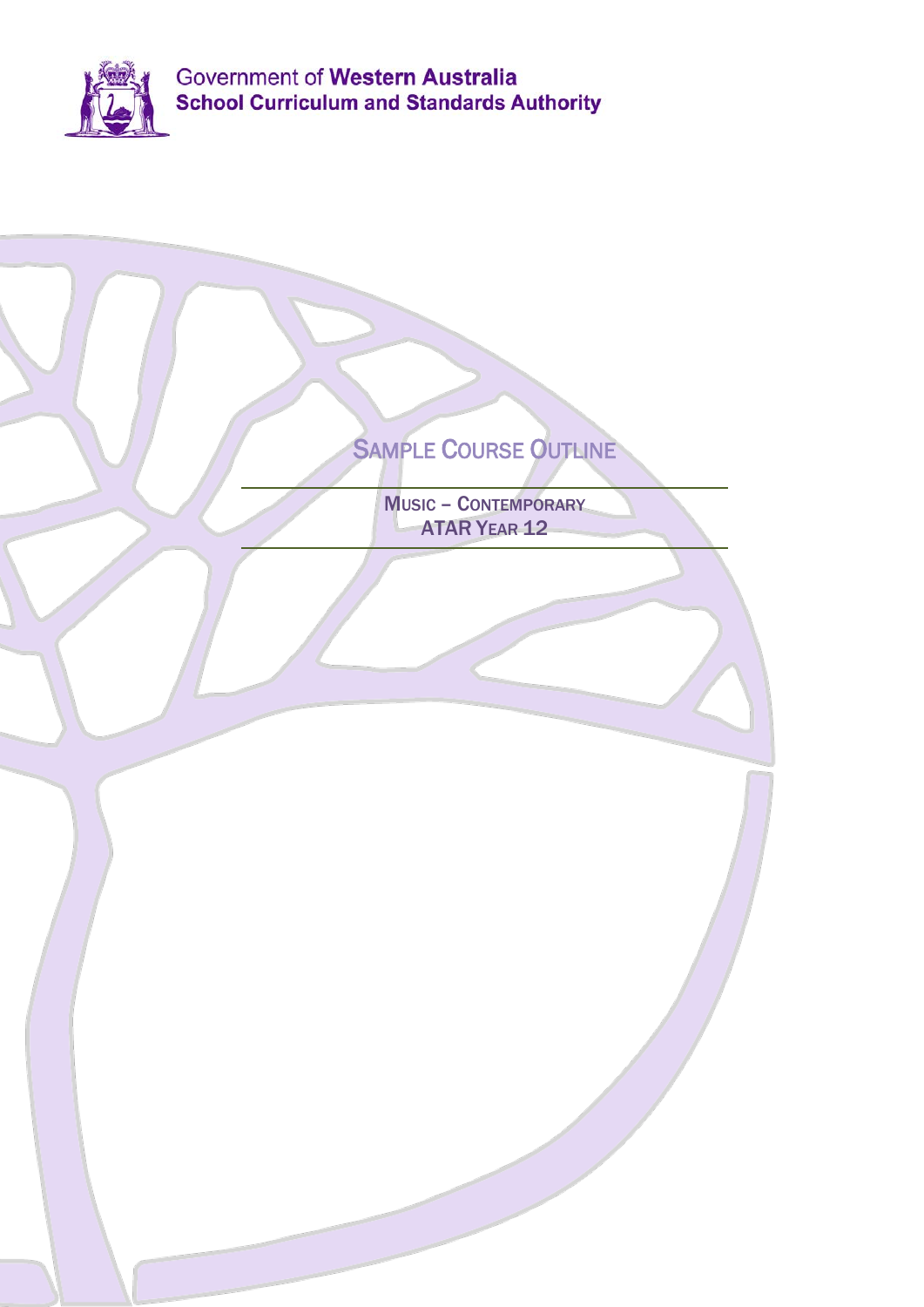#### **Copyright**

© School Curriculum and Standards Authority, 2015

This document – apart from any third party copyright material contained in it – may be freely copied, or communicated on an intranet, for noncommercial purposes in educational institutions, provided that the School Curriculum and Standards Authority is acknowledged as the copyright owner, and that the Authority's moral rights are not infringed.

Copying or communication for any other purpose can be done only within the terms of the Copyright Act 1968 or with prior written permission of the School Curriculum and Standards Authority. Copying or communication of any third party copyright material can be done only within the terms of the Copyright Act 1968 or with permission of the copyright owners.

Any content in this document that has been derived from the Australian Curriculum may be used under the terms of the Creative Commons [Attribution-NonCommercial 3.0 Australia licence](http://creativecommons.org/licenses/by-nc/3.0/au/)

### **Disclaimer**

Any resources such as texts, websites and so on that may be referred to in this document are provided as examples of resources that teachers can use to support their learning programs. Their inclusion does not imply that they are mandatory or that they are the only resources relevant to the course.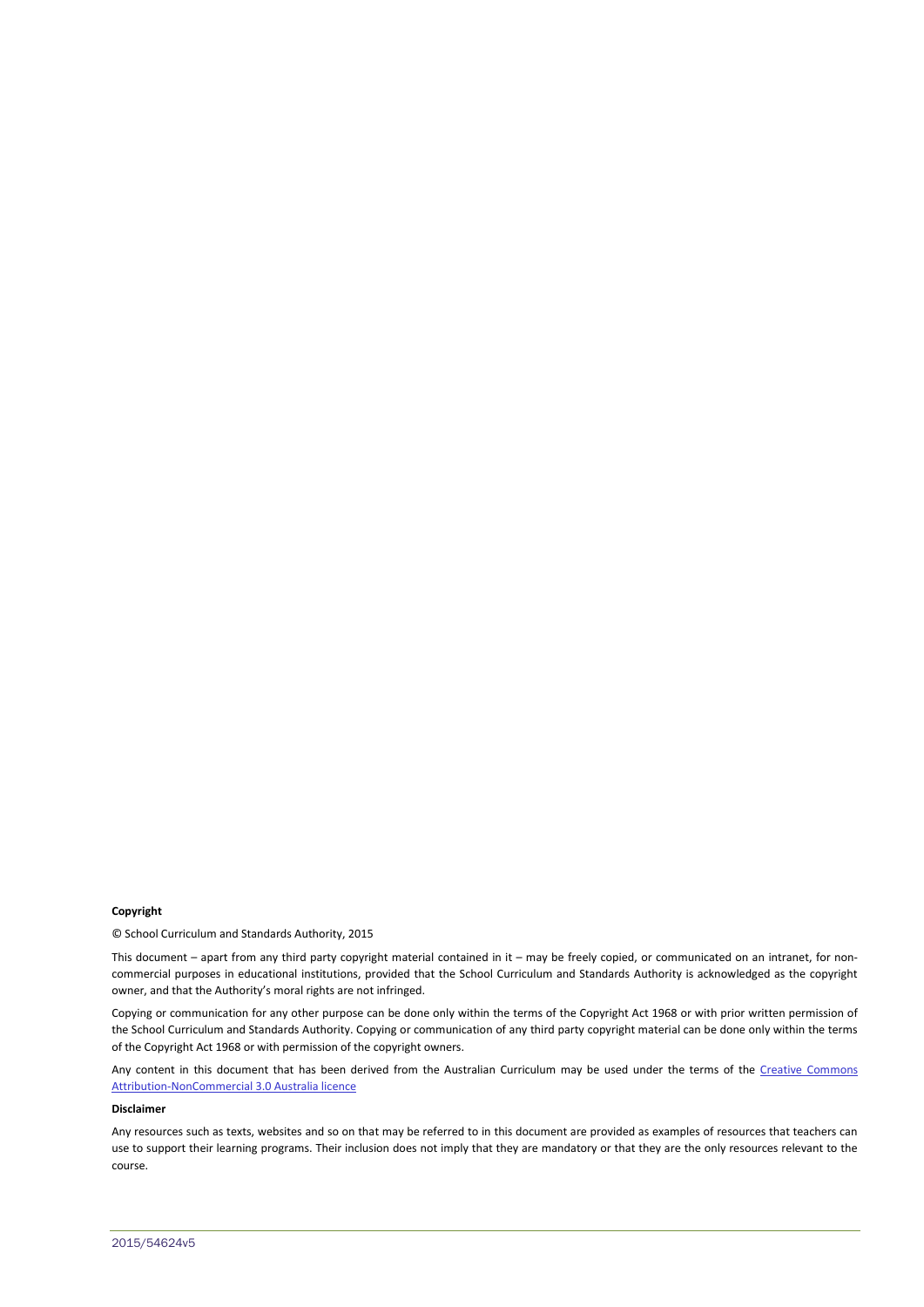# Sample course outline

## Music – ATAR Year 12

## Unit 3 – Contemporary – Folk Music

|         | Written component - Key teaching points                                                                                                                                                                                                                                                                                                                                                                                                                                                                                                                                                                                                                                                                                                                                                                                                                                  |                                                                                                                                                                                                                                                                                                                                                                                                                                                                                                                                                                                                                                                                                                                                                                                                                                                                                                                                                                                                                                                                                                                                                                  | <b>Practical component</b>                                                                                                                                                                                                                                                                                                                                                                                                                                                                                                                                                                                                                                                                                                                                                                                                                                                                                                                                                                                                                                                                                                                                                                                                                                                                                                                                                  |                                                                                                                                                                                                                                                       |
|---------|--------------------------------------------------------------------------------------------------------------------------------------------------------------------------------------------------------------------------------------------------------------------------------------------------------------------------------------------------------------------------------------------------------------------------------------------------------------------------------------------------------------------------------------------------------------------------------------------------------------------------------------------------------------------------------------------------------------------------------------------------------------------------------------------------------------------------------------------------------------------------|------------------------------------------------------------------------------------------------------------------------------------------------------------------------------------------------------------------------------------------------------------------------------------------------------------------------------------------------------------------------------------------------------------------------------------------------------------------------------------------------------------------------------------------------------------------------------------------------------------------------------------------------------------------------------------------------------------------------------------------------------------------------------------------------------------------------------------------------------------------------------------------------------------------------------------------------------------------------------------------------------------------------------------------------------------------------------------------------------------------------------------------------------------------|-----------------------------------------------------------------------------------------------------------------------------------------------------------------------------------------------------------------------------------------------------------------------------------------------------------------------------------------------------------------------------------------------------------------------------------------------------------------------------------------------------------------------------------------------------------------------------------------------------------------------------------------------------------------------------------------------------------------------------------------------------------------------------------------------------------------------------------------------------------------------------------------------------------------------------------------------------------------------------------------------------------------------------------------------------------------------------------------------------------------------------------------------------------------------------------------------------------------------------------------------------------------------------------------------------------------------------------------------------------------------------|-------------------------------------------------------------------------------------------------------------------------------------------------------------------------------------------------------------------------------------------------------|
| Week    | <b>Aural</b>                                                                                                                                                                                                                                                                                                                                                                                                                                                                                                                                                                                                                                                                                                                                                                                                                                                             | <b>Theory and Composition</b>                                                                                                                                                                                                                                                                                                                                                                                                                                                                                                                                                                                                                                                                                                                                                                                                                                                                                                                                                                                                                                                                                                                                    | <b>Cultural and Historical Analysis</b>                                                                                                                                                                                                                                                                                                                                                                                                                                                                                                                                                                                                                                                                                                                                                                                                                                                                                                                                                                                                                                                                                                                                                                                                                                                                                                                                     | <b>Performance or</b><br><b>Composition portfolio</b>                                                                                                                                                                                                 |
| $1 - 3$ | Use designated works and support material for<br>integrated aural/composition tasks based on the<br>styles studied.<br>Sight singing<br>• to be continued consistently throughout the<br>semester. Examples in both treble and bass clef<br>based on scales and intervals stipulated<br><b>Scales</b><br>· major pentatonic, minor pentatonic, major<br>(ionian), natural minor (aeolian), blues<br>• key signatures up to and including two sharps<br>and two flats<br><b>Intervals</b><br>• m2, M2, m3, M3, P4, P5, m6, M6, m7, M7,<br>P8ve (melodic only)<br>Melodic dictation: 4-8 bars, treble and bass clef,<br>up to two sharps and two flats, based on scales<br>covered. Rhythm and some pitch provided<br>Harmony<br>Roman numerals<br>• major: I, ii, IV, V, $V^7$ and vi<br>Chord names (as indicated in C tonalities)<br>• major: C, Dm, F, G, $G^7$ and Am | <b>Theory</b><br>• identify and write scales and intervals in treble<br>and bass clef in major and minor keys up to five<br>sharps and five flats<br>• rhythm exercises in simple and compound time;<br>regrouping, writing and performing compound<br>rhythmic canons<br><b>Chords</b><br>• identify and write all chord types in root<br>position; minor, major, diminished, augmented,<br>dominant 7 <sup>th</sup><br>• harmonic analysis of sample Folk scores and<br>harmonising a melody using<br><b>n</b> major: I, ii, IV, V, V <sup>7</sup> and vi<br><b>Score analysis</b><br>• identify, interpret and transcribe TAB notation<br>• articulations: detached, slur/smooth,<br>connected, slide, scoop<br>· signs/symbols: fine, coda, dal segno, D.C. al<br>coda, D.S. al coda, repeat signs, 1 <sup>st</sup> and 2 <sup>nd</sup> time<br>bars<br>• analysis of song sections to demonstrate<br>contrast through use of modulation, major and<br>minor keys (scales)<br><b>Rhythm writing</b><br>• identify and write basic rock/pop beats<br>• write, interpret and perform 4-8 bar rhythm<br>patterns using percussion clef and drum kit<br>notation | Introduction to folk music<br>• discuss definitions of Folk music - starting with<br>the purist view of songs belonging 'to the<br>musical heritage of a particular people, (having)<br>no known composer, and (having) been passed<br>orally from one generation to another or from<br>one group of people to another' (Dorricott - In<br>Tune with Music, Bk 3). Basic music elements of<br>folk music with listening examples (include<br>aural recognition of major pentatonic scale)<br>• listen to several Contemporary folk musical<br>examples, and identify the music elements that<br>distinguish it from other styles. Generate a<br>discussion of the blurred lines between Folk,<br>Rock, Pop, Country etc.<br>• use Venn diagram (or similar graphic<br>representation) to illustrate the general<br>characteristics of Contemporary folk music in<br>comparison to other Contemporary styles<br>• Folk in the 1940s and '50s - Woody Guthrie and<br>Pete Seeger and their appeal to college<br>students in the USA as opposed to the teen pop<br>market<br>• watch first half of No Direction Home, a Martin<br>Scorsese film about Dylan, as an introduction to<br>folk, country, Rock 'n' Roll in the '50s. Provides<br>background to Bob Dylan and his influences and<br>an insight into the 'beatnik' culture and<br>Greenwich Village in the early '60s | Distribute technical lists and<br>recommended repertoire from the<br>Instrumental Resource Package.<br>Outline assessment requirements<br>for the semester in consultation<br>with instrumental teachers and/or<br>composition portfolio supervisors. |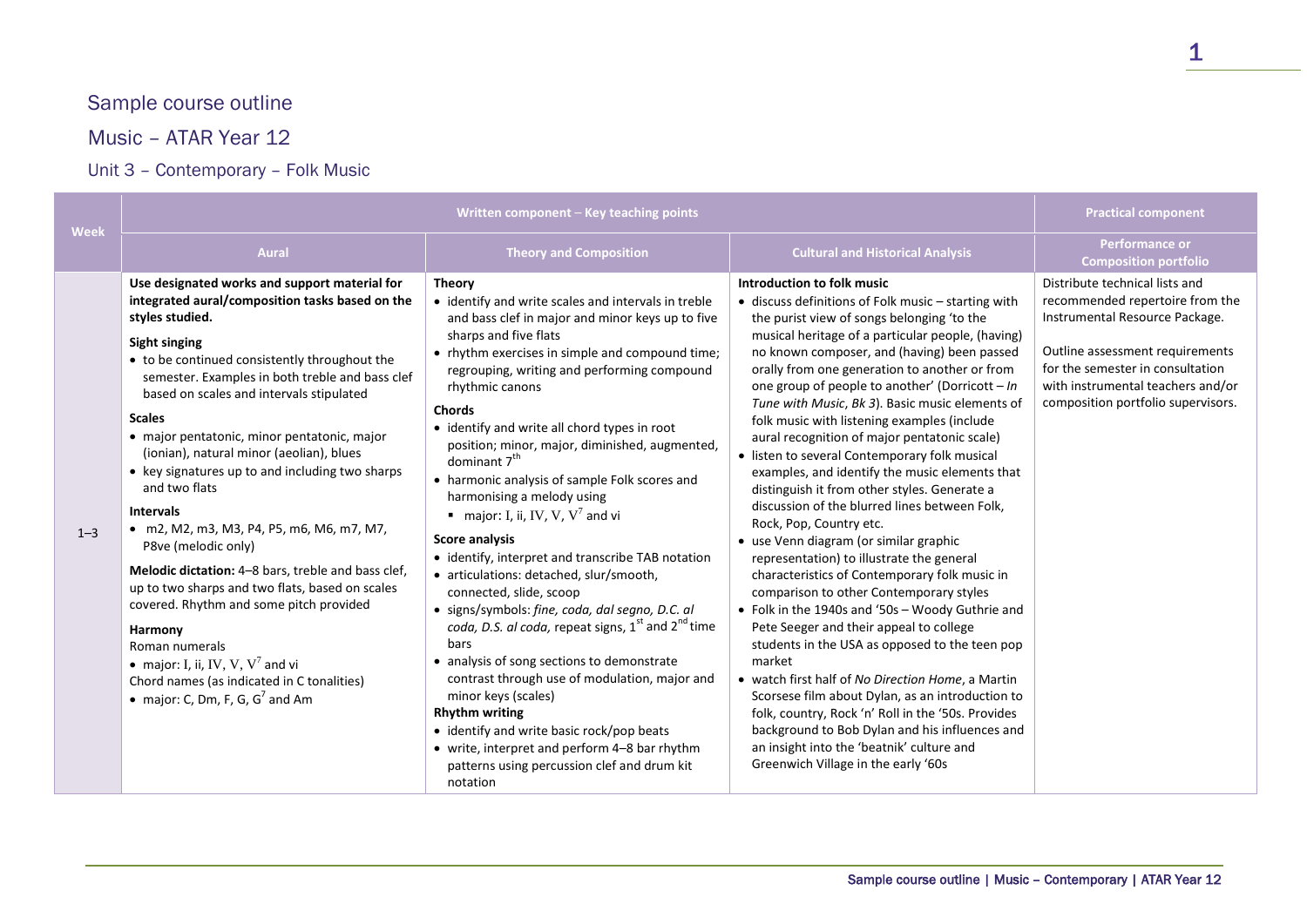| <b>Week</b> | Written component - Key teaching points                                                                                                                                                                                                                                                                                                                                                                                                                                                             |                                                                                                                                                                                                                                                                                                                                                                                                                                                                                                                                                                            | <b>Practical component</b>                                                                                                                                                                                                                                                                                                                                                                                                                                                                                                                                                                                                                                                                                                                                                                                                                                                                                 |                                                |
|-------------|-----------------------------------------------------------------------------------------------------------------------------------------------------------------------------------------------------------------------------------------------------------------------------------------------------------------------------------------------------------------------------------------------------------------------------------------------------------------------------------------------------|----------------------------------------------------------------------------------------------------------------------------------------------------------------------------------------------------------------------------------------------------------------------------------------------------------------------------------------------------------------------------------------------------------------------------------------------------------------------------------------------------------------------------------------------------------------------------|------------------------------------------------------------------------------------------------------------------------------------------------------------------------------------------------------------------------------------------------------------------------------------------------------------------------------------------------------------------------------------------------------------------------------------------------------------------------------------------------------------------------------------------------------------------------------------------------------------------------------------------------------------------------------------------------------------------------------------------------------------------------------------------------------------------------------------------------------------------------------------------------------------|------------------------------------------------|
|             | <b>Aural</b>                                                                                                                                                                                                                                                                                                                                                                                                                                                                                        | <b>Theory and Composition</b>                                                                                                                                                                                                                                                                                                                                                                                                                                                                                                                                              | <b>Cultural and Historical Analysis</b>                                                                                                                                                                                                                                                                                                                                                                                                                                                                                                                                                                                                                                                                                                                                                                                                                                                                    | Performance or<br><b>Composition portfolio</b> |
|             | <b>Rhythmic dictation</b><br>3, 3, 4<br>$\mathbf c$<br>• simple time signatures<br>• 4-8 bars, simple metre rhythms, including:<br>$J \rightarrow 7$<br>$\blacksquare$ and<br><b>Aural analysis</b><br>• identify song sections<br>• bridge, chorus, intro, outro, verse, solo<br><b>Compositional devices</b><br>• ostinato/riff<br>• pedal note<br>$\bullet$ sequence                                                                                                                             | • write style specific parts for rhythm section<br>instruments based on given patterns and basic<br>rock/pop beats                                                                                                                                                                                                                                                                                                                                                                                                                                                         | <b>Resources</b><br>• John Covach – What's that Sound first edition<br>Reebee Garofalo - Rockin' Out - Popular Music<br>in the USA<br>• Geoff Lowe – The Jazz and Rock Resource<br>• Martin Scorsese (film) - No Direction Home                                                                                                                                                                                                                                                                                                                                                                                                                                                                                                                                                                                                                                                                            |                                                |
| $4 - 6$     | <b>Scales</b><br>• add harmonic minor and melodic minor<br><b>Intervals</b><br>• add A4/D5/tritone to melodic intervals<br>• harmonic intervals: P4, P5, P8<br>Harmony<br>• recognition of major, minor, augmented and<br>diminished triads in isolation<br><b>Modulation</b><br>• to the relative major/minor and dominant<br><b>Rhythmic dictation</b><br>• simple time signatures - basic rhythms and<br>rests including:<br>• compound time signatures - basic rhythms and<br>rests, including: | <b>Theory</b><br>• identify and write harmonic minor and melodic<br>minor scales in keys up to and including five<br>sharps and five flats<br>• identify modulations to the relative minor and<br>major and dominant in melodic excerpts<br>$\bullet$ rests<br>7,7<br>Melody and rhythm writing<br>• given the lyrics, create an appropriate rhythm<br>and melody<br>• create/write 8-12 bar melody for a given chord<br>structure<br>Chart and accompaniment writing<br>• harmonising given melodies or bass lines, for at<br>least two parts, in simple or compound time | • protest song – the Weavers and the folk revival.<br>Folk song as protest. The McCarthy era and the<br>blacklist. (Footage of Pete Seeger and<br>background information in No Direction Home)<br>• The Kingston Trio and Peter, Paul and Mary -<br>folk-pop. (Footage in No Direction Home)<br>• listening - comparison between Bob Dylan and<br>Peter, Paul and Mary in Blowin' in the Wind.<br>Use as an exercise in identifying chord<br>progressions<br>• more on protest song from 1963 and Martin<br>Luther King's speech in Washington to<br>Woodstock in 1969<br>• the Vietnam War - watch Joan Baez and<br>performances by other folk singers at<br>Woodstock - use songs for aural analysis<br>activities.<br><b>Resources</b><br>• John Covach - What's that Sound first edition<br>• Reebee Garofalo - Rockin' Out - Popular Music<br>in the USA<br>• Geoff Lowe - The Jazz and Rock Resource |                                                |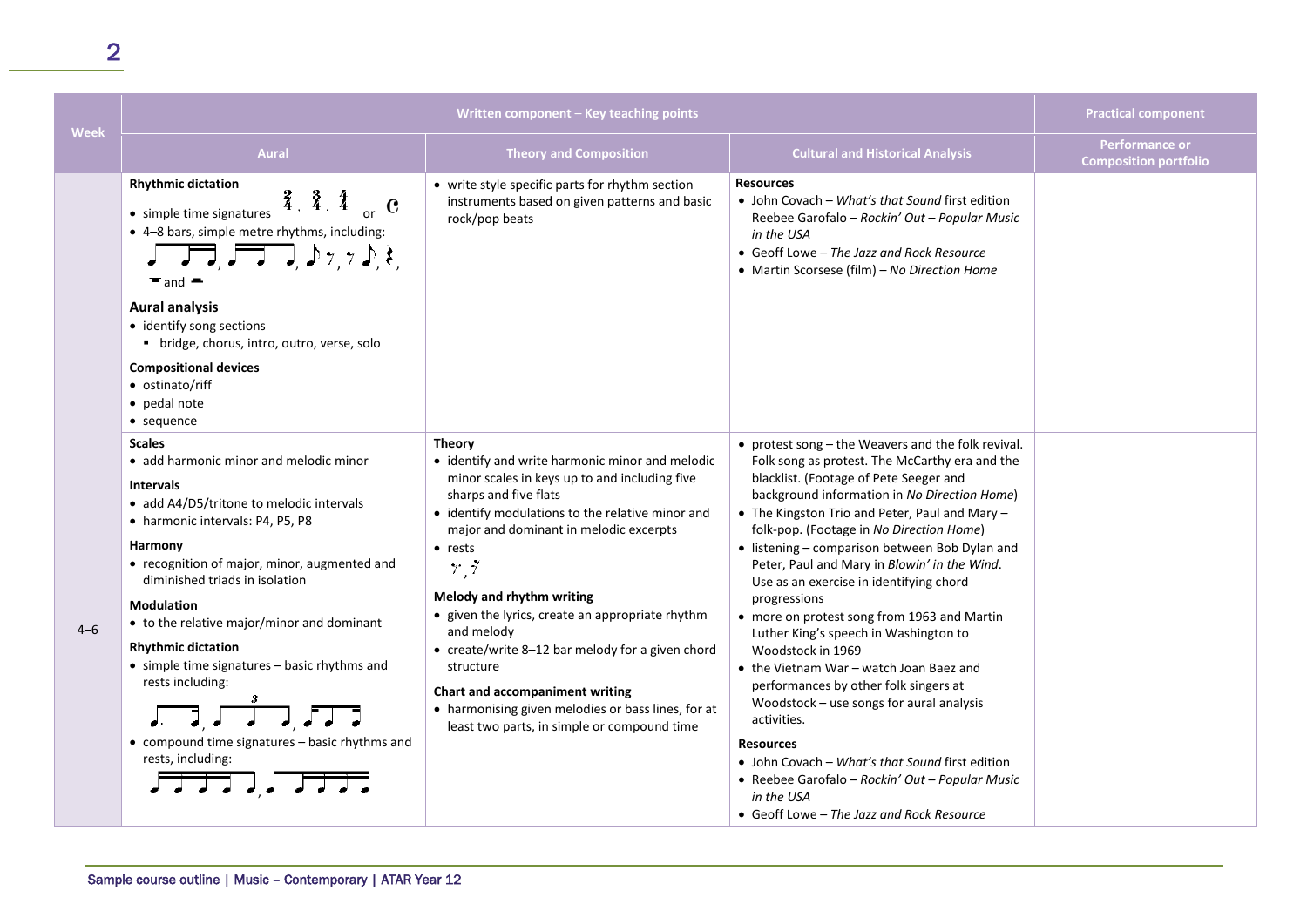| Week           | Written component - Key teaching points                                                                                                                                                                                                                                                                                    |                                                                                                                                                                   | <b>Practical component</b>                                                                                                                                                                                                                                                               |                                                                                                                                                          |
|----------------|----------------------------------------------------------------------------------------------------------------------------------------------------------------------------------------------------------------------------------------------------------------------------------------------------------------------------|-------------------------------------------------------------------------------------------------------------------------------------------------------------------|------------------------------------------------------------------------------------------------------------------------------------------------------------------------------------------------------------------------------------------------------------------------------------------|----------------------------------------------------------------------------------------------------------------------------------------------------------|
|                | <b>Aural</b>                                                                                                                                                                                                                                                                                                               | <b>Theory and Composition</b>                                                                                                                                     | <b>Cultural and Historical Analysis</b>                                                                                                                                                                                                                                                  | <b>Performance or</b><br><b>Composition portfolio</b>                                                                                                    |
|                | <b>Melodic dictation</b><br>• 4-8 bars, treble and bass clef<br>• some rhythm provided, include chromatic<br>passing notes                                                                                                                                                                                                 |                                                                                                                                                                   | • Martin Scorsese (film) - No Direction Home<br>• Woodstock - The Music DVD                                                                                                                                                                                                              |                                                                                                                                                          |
|                | <b>Chords</b><br>• block, broken<br>$min7$ , maj <sup>7</sup>                                                                                                                                                                                                                                                              |                                                                                                                                                                   |                                                                                                                                                                                                                                                                                          |                                                                                                                                                          |
|                | <b>Chord progressions:</b><br>• add minor chords i, iv, V and $V^7$<br>• standard Blues progression<br>major: I, I <sup>7</sup> , IV, IV <sup>7</sup> , V and V <sup>7</sup>                                                                                                                                               |                                                                                                                                                                   |                                                                                                                                                                                                                                                                                          |                                                                                                                                                          |
|                | <b>Discrepancies</b><br>• treble/bass clef, 4 bars<br>• four discrepancies in either pitch or rhythm                                                                                                                                                                                                                       |                                                                                                                                                                   |                                                                                                                                                                                                                                                                                          |                                                                                                                                                          |
|                | <b>Aural analysis</b><br>• recognition of music elements in short extracts:<br>■ form/structure: binary/AB, call/response,<br>ternary, 12-bar blues<br>song sections: bridge, hook, middle 8,<br>pre-chorus<br>signs/symbols: fine, coda, dal segno, D.C. al<br>coda, D.S. al coda, repeat signs, 1st and 2nd<br>time bars |                                                                                                                                                                   |                                                                                                                                                                                                                                                                                          |                                                                                                                                                          |
| $\overline{7}$ | Task 1: Aural test (6%)                                                                                                                                                                                                                                                                                                    | Task 2: Theory test (3%)<br>[Distribute Task 4: Melody and accompaniment<br>writing (4%) due in Week 12]                                                          | • aural and visual analysis of designated works -<br>folk characteristics, lyrics, chords, social and<br>political context<br>• listen to and compare different versions and<br>covers of the songs                                                                                      |                                                                                                                                                          |
| $8 - 10$       | Scales/modes<br>· add mixolydian mode<br><b>Intervals</b><br>• all melodic intervals in isolation or as part of a<br>melodic excerpt<br>· add m2, M2, m3, M3, to harmonic intervals                                                                                                                                        | <b>Theory</b><br>• identify and write mixolydian modes<br>• rhythmic tasks; regrouping, regular and<br>irregular subdivisions, rhythmic scansion of<br>given text | • comparative aural and visual analysis of familiar<br>and unfamiliar works<br>• Bob Dylan and new directions. The British<br>invasion and its effect on Dylan. The new sound<br>of Like a Rolling Stone (footage and background<br>in No Direction Home, Newport Folk Festival<br>1965) | Task 1: Performance - Prepared<br>repertoire (4%) Week 8<br><b>OR</b><br>Task 1: Composition portfolio -<br><b>Composition assessment (8%)</b><br>Week 8 |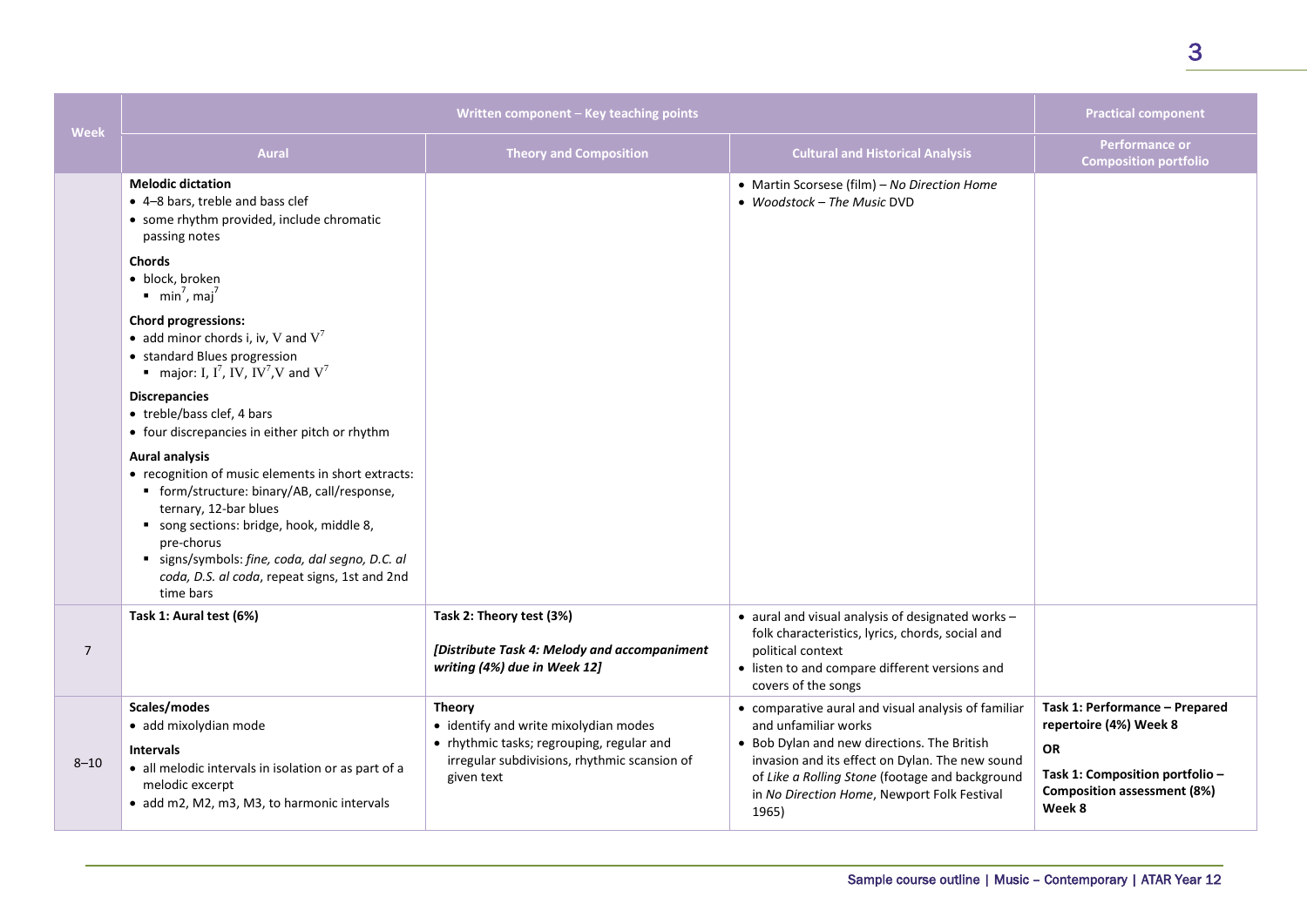| <b>Week</b> | Written component - Key teaching points                                                                                                                                                                                                                                                                                                                                                                                                                                                                                                                                                                                                                                                                                                                                                                                                                                                                                                                                                                                                                                                                                                                                                                              |                                                                                                                                                                                                                                                                                                                                                                                                                                                                                                                                                                                                                                                                                                                                                                                                                                                                                                                                                                                                                                                                                            |                                                                                                                                                                                                                                                                                       | <b>Practical component</b>                                              |
|-------------|----------------------------------------------------------------------------------------------------------------------------------------------------------------------------------------------------------------------------------------------------------------------------------------------------------------------------------------------------------------------------------------------------------------------------------------------------------------------------------------------------------------------------------------------------------------------------------------------------------------------------------------------------------------------------------------------------------------------------------------------------------------------------------------------------------------------------------------------------------------------------------------------------------------------------------------------------------------------------------------------------------------------------------------------------------------------------------------------------------------------------------------------------------------------------------------------------------------------|--------------------------------------------------------------------------------------------------------------------------------------------------------------------------------------------------------------------------------------------------------------------------------------------------------------------------------------------------------------------------------------------------------------------------------------------------------------------------------------------------------------------------------------------------------------------------------------------------------------------------------------------------------------------------------------------------------------------------------------------------------------------------------------------------------------------------------------------------------------------------------------------------------------------------------------------------------------------------------------------------------------------------------------------------------------------------------------------|---------------------------------------------------------------------------------------------------------------------------------------------------------------------------------------------------------------------------------------------------------------------------------------|-------------------------------------------------------------------------|
|             | Aural                                                                                                                                                                                                                                                                                                                                                                                                                                                                                                                                                                                                                                                                                                                                                                                                                                                                                                                                                                                                                                                                                                                                                                                                                | <b>Theory and Composition</b>                                                                                                                                                                                                                                                                                                                                                                                                                                                                                                                                                                                                                                                                                                                                                                                                                                                                                                                                                                                                                                                              | <b>Cultural and Historical Analysis</b>                                                                                                                                                                                                                                               | <b>Performance or</b><br><b>Composition portfolio</b>                   |
|             | <b>Chord progressions</b><br>• Roman numerals<br><b>n</b> major: I, Ib/I <sup>6</sup> , Ic/ I <sup>6</sup> <sub>4</sub> , ii, IV, V, V <sup>7</sup> and vi<br>minor: i, ib/i <sup>6</sup> , ic/i <sup>6</sup> <sub>4</sub> , iv, V, V <sup>7</sup> and VI<br>• Chord names (as indicated in C tonalities)<br>major: C, C/E, C/G, F, G, G <sup>7</sup> and Am<br>minor: Am, Am/C, Am/E, Dm, E, $E^7$ and F<br>• minor Blues progression<br>$\bullet$ i,i <sup>7</sup> , iv, iv <sup>7</sup> , V and V <sup>7</sup><br>i, i <sup>7</sup> , IV, IV <sup>7</sup> , V and V <sup>7</sup><br><b>Rhythmic dictation</b><br>• 8 bars, simple time:<br>add $\mathcal{F}$ , 7<br>• compound time: $\frac{6}{8}$ , $\frac{9}{8}$ add<br><b>Melodic dictation</b><br>• 8 bars, treble and bass clef, up to two sharps<br>and two flats, based on scales covered<br>• include chromatic passing notes<br><b>Discrepancies</b><br>• treble/bass clef, four discrepancies in either<br>pitch or rhythm<br><b>Modulation</b><br>• to the relative major, relative minor and the<br>dominant<br><b>Aural analysis</b><br>• recognition of music elements, form,<br>compositional devices, instrumentation,<br>instrumental techniques | <b>Melody writing</b><br>• create an appropriate rhythm pattern and<br>melody to given lyrics<br>• create/write 8-12 bar melody, including various<br>song sections: verse, pre-chorus, chorus and<br>bridge<br>• definition and score analysis of basic<br>major/minor chord symbols (using 5-line stave)<br><b>Accompaniment writing and Arranging</b><br>• choose appropriate notation to score individual<br>parts in a song for:<br>■ lead guitar (or vocal or keyboards)<br>" rhythm guitar (and/or keyboards)<br>$\blacksquare$ bass guitar<br>■ drums (and/or auxiliary percussion)<br>• write chart parts for all instruments in a given<br>style for a specific song<br>• 1-2 bar patterns for drum notation<br>incorporating the full kit and various auxiliary<br>percussion instruments<br>• accompaniment styles - some basic differences<br>(Country, Reggae, Hard Rock)<br>• correct notation of basic rhythm guitar and/or<br>keyboard chord charts<br>• transposition of songs into other keys and/or<br>clef<br>• original and/or cover version material may be<br>used | • the development of folk-rock<br>• compare and contrast Mr Tambourine Man by<br>The Byrds and Dylan<br>• analysis of designated work<br><b>Resources</b><br>• Martin Scorsese (film) - No Direction Home<br>• Garofalo, Covach and Lowe texts<br>Task 3: Unseen analysis (4%) Week 9 | Task 2: Performance - Sight<br>reading or Improvisation (5%)<br>Week 10 |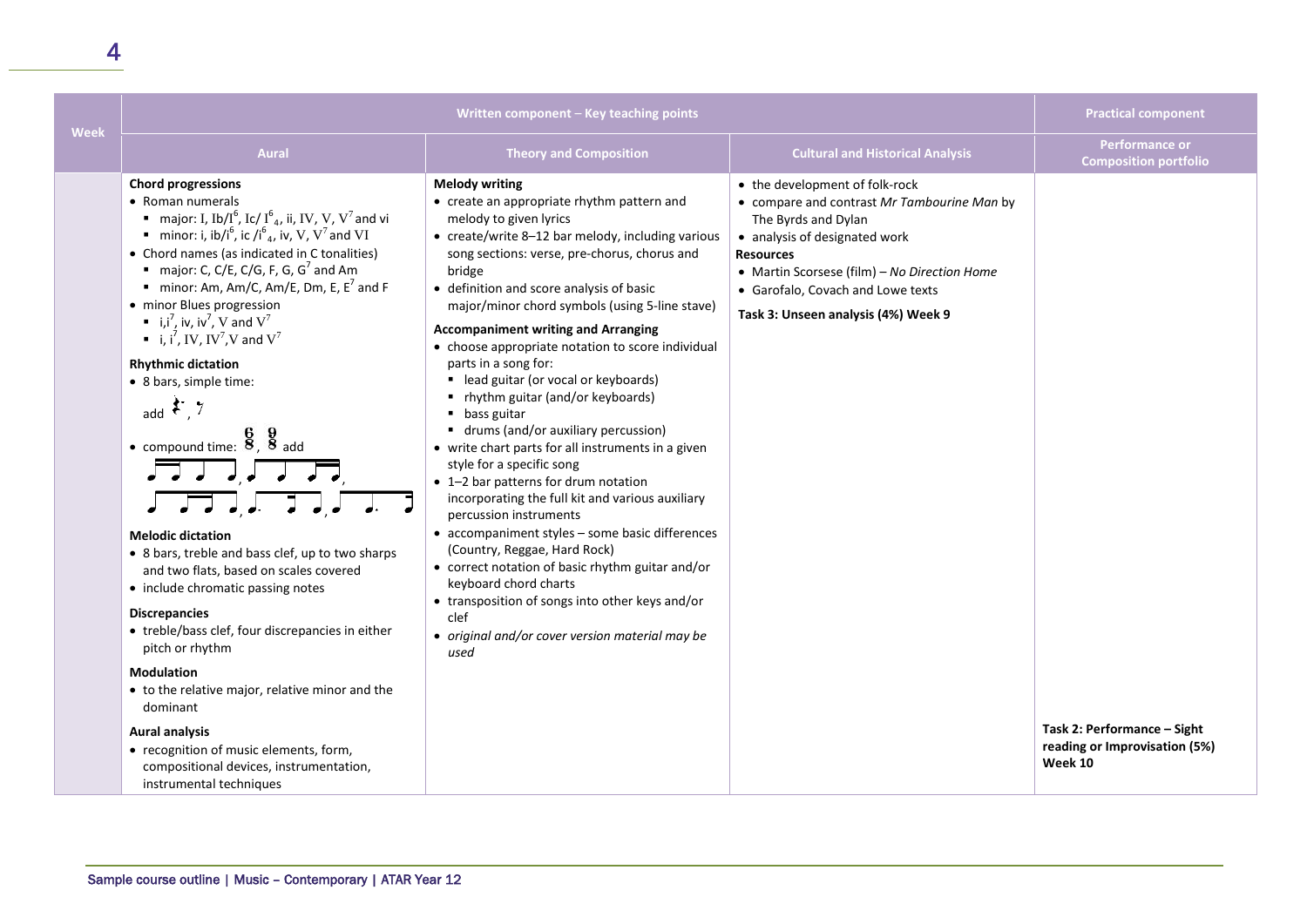|           | Written component - Key teaching points                                                                                                                                                                                                                                                                                                                                                                                                                                                                                                                                                                                                                                                                                                                                                                                                                                                                                                                                                                                                                            |                                                                                                                                                                                                                                                                                                                                                                                                                                                                                                                                                                                                                                                                                                                                                                                                                                                                                                                                                                                                                                                                                                                                                                                                                                                                                                                                                                                                            | <b>Practical component</b>                                                                                                                                                                                                                                                                                                                                                                                                       |                                                                                                                                                                  |
|-----------|--------------------------------------------------------------------------------------------------------------------------------------------------------------------------------------------------------------------------------------------------------------------------------------------------------------------------------------------------------------------------------------------------------------------------------------------------------------------------------------------------------------------------------------------------------------------------------------------------------------------------------------------------------------------------------------------------------------------------------------------------------------------------------------------------------------------------------------------------------------------------------------------------------------------------------------------------------------------------------------------------------------------------------------------------------------------|------------------------------------------------------------------------------------------------------------------------------------------------------------------------------------------------------------------------------------------------------------------------------------------------------------------------------------------------------------------------------------------------------------------------------------------------------------------------------------------------------------------------------------------------------------------------------------------------------------------------------------------------------------------------------------------------------------------------------------------------------------------------------------------------------------------------------------------------------------------------------------------------------------------------------------------------------------------------------------------------------------------------------------------------------------------------------------------------------------------------------------------------------------------------------------------------------------------------------------------------------------------------------------------------------------------------------------------------------------------------------------------------------------|----------------------------------------------------------------------------------------------------------------------------------------------------------------------------------------------------------------------------------------------------------------------------------------------------------------------------------------------------------------------------------------------------------------------------------|------------------------------------------------------------------------------------------------------------------------------------------------------------------|
| Week      | <b>Aural</b>                                                                                                                                                                                                                                                                                                                                                                                                                                                                                                                                                                                                                                                                                                                                                                                                                                                                                                                                                                                                                                                       | <b>Theory and Composition</b>                                                                                                                                                                                                                                                                                                                                                                                                                                                                                                                                                                                                                                                                                                                                                                                                                                                                                                                                                                                                                                                                                                                                                                                                                                                                                                                                                                              | <b>Cultural and Historical Analysis</b>                                                                                                                                                                                                                                                                                                                                                                                          | Performance or<br><b>Composition portfolio</b>                                                                                                                   |
| $11 - 13$ | Task 5: Aural analysis test (6%) Week 12<br><b>Scales</b><br>• add chromatic scale<br><b>Intervals</b><br>• all melodic intervals in isolation or as part of a<br>melodic excerpt<br>• add m6, M6, m7, M7 to harmonic intervals<br>Harmony<br>• minor Blues progression<br>• i, i <sup>7</sup> , iv, iv <sup>7</sup> , V and $V^7$<br>i, i <sup>7</sup> , IV, IV <sup>7</sup> , V and V <sup>7</sup><br>$\blacksquare$ i, i <sup>7</sup> , iv, iv <sup>7</sup> , v and v <sup>7</sup><br><b>Modulation</b><br>• add to the subdominant<br><b>Rhythmic dictation</b><br>• simple time signatures: add<br>$J\downarrow, \gamma$ , $\Box$ , $\Box$ $\gamma$<br>• compound time signatures: $\frac{6}{8}$ , $\frac{9}{8}$<br>$\sqrt{277}$<br><b>Melodic dictation</b><br>• 8 bars, treble and bass clef, based on scales<br>covered<br>• include chromatic passing notes<br><b>Discrepancies</b><br>• treble/bass clef, 4-8 bars<br>• four discrepancies in both pitch and rhythm<br><b>Skeleton score</b><br>• compositional devices, dictations, chords,<br>cadences | Task 4: Melody and accompaniment writing (4%)<br>Week 12<br><b>Theory</b><br>• identify and write chromatic scales, discussing<br>double sharps, double flats and enharmonic<br>equivalents<br>• minor blues progression and passing notes<br>Melody and rhythm writing<br>• drum-kit staff notation<br>• basic Rock/Pop beats<br>• style specific parts for all rhythm section<br>instruments<br>• create/write melody for various song sections:<br>verse, pre-chorus, chorus and bridge<br>notation based and in lead sheet style<br>• sections to demonstrate contrast through use<br>of modulation, major and minor keys (scales)<br>Chart and accompaniment writing<br>• analysing a given score comprising up to four<br>instruments/parts<br>• harmonising given melodies or bass lines, for at<br>least two parts, in simple or compound time<br>• choosing appropriate notation to score<br>individual parts in a song, up to 8 bars, for<br>■ lead guitar (or vocal or keyboards)<br>" rhythm guitar (and/or keyboards)<br>$\blacksquare$ bass guitar<br>■ drums (and/or auxiliary percussion)<br>• analysing basic major/minor chord symbols,<br>where drawn on a chart (using 5-line stave)<br>Arranging<br>$\bullet$ arranging and transposing using B $\flat$ and E<br><b>b</b> instruments<br>• arranging from a given lead sheet and/or piano<br>score for a specified ensemble, 4-8 bars | • folk after the '60s - Altimont, Kent State<br>University and the end of the hippie aesthetic<br>• Nixon's America in the '70s<br>• current trends and the revival of folk in the<br>'roots' genre<br>• Tracey Chapman and Fast Car<br>• back to 'What is Folk?'<br><b>Resources</b><br>• Garofalo and Covach texts<br>• Martin Scorsese (film) - No Direction Home<br>Task 6: Cultural and historical analysis (6%)<br>Week 13 | Task 3: Performance - Recital<br>practice (6%) Week 13<br><b>OR</b><br>Task 2: Composition portfolio -<br>presentation of selected<br>compositions (12%) Week 13 |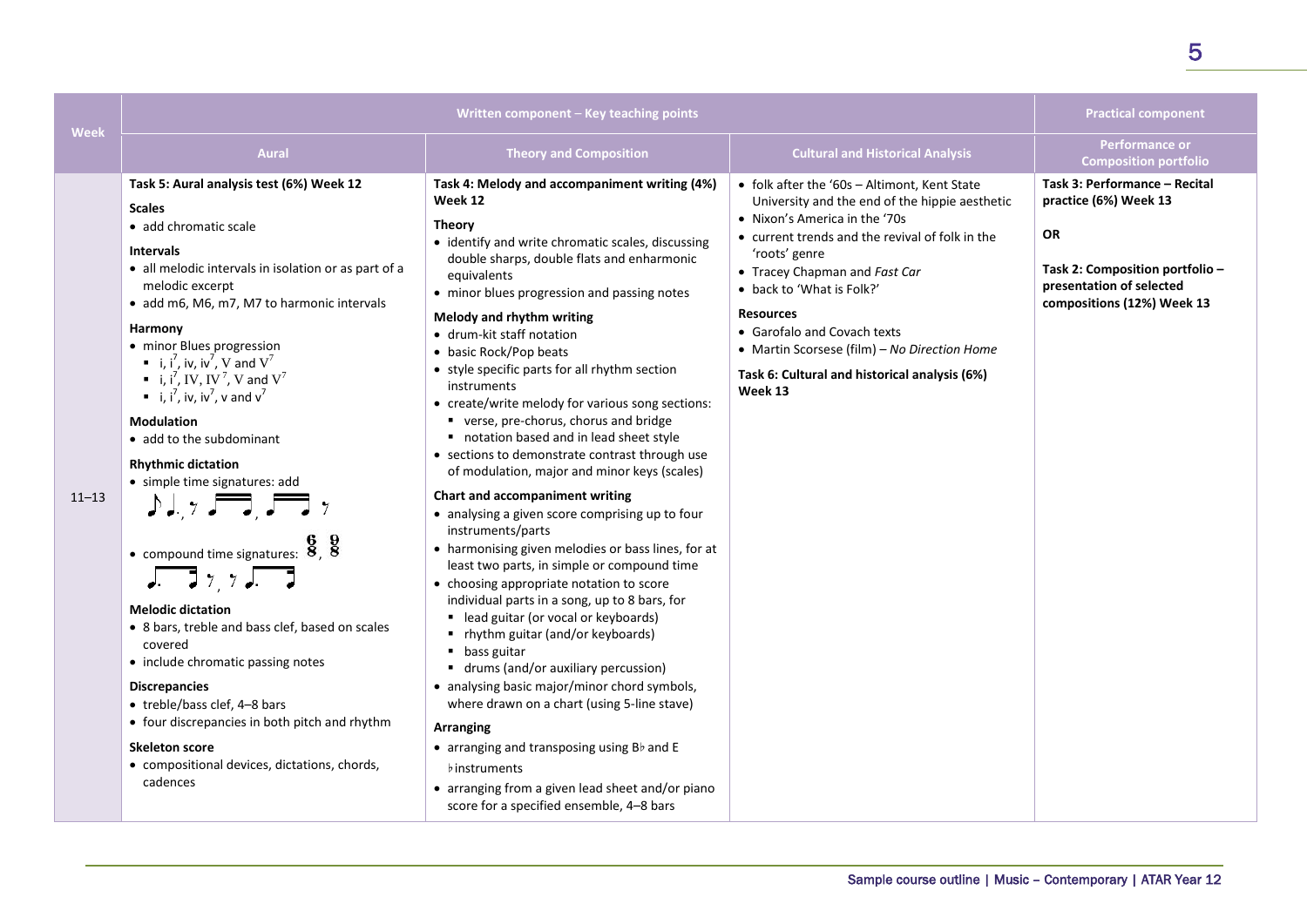|           | Written component - Key teaching points                                                                                                                                                                                                                                                                                                                                                                                                                                                                                                                                                                                                                                                                                                                                                                                                                                                                                                                                                                                                             |                                                                                                                                                                                                                                                                                                                                                                                                                                                                                                                                                                                                                                                                                                                                                                                                                                                                                                                                                                                                                                                                                                                                                                                                                                                                                       |                                                                                                                                                                                                                                                      | <b>Practical component</b>                                                                                                                                                                                                                                |
|-----------|-----------------------------------------------------------------------------------------------------------------------------------------------------------------------------------------------------------------------------------------------------------------------------------------------------------------------------------------------------------------------------------------------------------------------------------------------------------------------------------------------------------------------------------------------------------------------------------------------------------------------------------------------------------------------------------------------------------------------------------------------------------------------------------------------------------------------------------------------------------------------------------------------------------------------------------------------------------------------------------------------------------------------------------------------------|---------------------------------------------------------------------------------------------------------------------------------------------------------------------------------------------------------------------------------------------------------------------------------------------------------------------------------------------------------------------------------------------------------------------------------------------------------------------------------------------------------------------------------------------------------------------------------------------------------------------------------------------------------------------------------------------------------------------------------------------------------------------------------------------------------------------------------------------------------------------------------------------------------------------------------------------------------------------------------------------------------------------------------------------------------------------------------------------------------------------------------------------------------------------------------------------------------------------------------------------------------------------------------------|------------------------------------------------------------------------------------------------------------------------------------------------------------------------------------------------------------------------------------------------------|-----------------------------------------------------------------------------------------------------------------------------------------------------------------------------------------------------------------------------------------------------------|
| Week      | <b>Aural</b>                                                                                                                                                                                                                                                                                                                                                                                                                                                                                                                                                                                                                                                                                                                                                                                                                                                                                                                                                                                                                                        | <b>Theory and Composition</b>                                                                                                                                                                                                                                                                                                                                                                                                                                                                                                                                                                                                                                                                                                                                                                                                                                                                                                                                                                                                                                                                                                                                                                                                                                                         | <b>Cultural and Historical Analysis</b>                                                                                                                                                                                                              | <b>Performance or</b><br><b>Composition portfolio</b>                                                                                                                                                                                                     |
| $14 - 15$ | <b>Revise all scales and intervals</b><br><b>Modulation</b><br>• relative major/relative minor, dominant and<br>subdominant using a range of examples<br><b>Rhythmic dictation</b><br>• simple metres: 8 bars, including syncopation<br>and anacrusis<br>• compound metres: 8 bars, including anacrusis<br>7.97.77<br>• irregular metres for dictations, imitations,<br>call/responses and discrepancies<br>$\frac{5}{8}, \frac{7}{8}, \frac{5}{4}, \frac{7}{4}$<br><b>Melodic dictation</b><br>• 8 bars, chromatic passing notes<br><b>Chords</b><br>• major, minor, dominant $7^{th}$ , $9^{th}$ , min <sup>7</sup> , maj <sup>7</sup> ,<br>power chords<br><b>Chord progressions</b><br>• continue with all chords, focusing on inversions<br>and minor Blues progressions<br><b>Discrepancies</b><br>• treble/bass clef, 4-8 bars<br>• four discrepancies in both pitch and rhythm<br><b>Aural analysis</b><br>• recognition of music elements, form,<br>compositional devices, instrumentation,<br>instrumental techniques and special effects | Modulation: identify modulations to the relative<br>major/relative minor, dominant and subdominant<br>Melody and rhythm writing<br>• from a given motif, 8-12 bars<br>■ include sections to demonstrate contrast<br>through use of modulation, major and minor<br>keys (scales)<br>• create/write melody for various song sections;<br>verse, pre-chorus, chorus and bridge<br>notation based and in lead sheet style<br>Chart and accompaniment writing<br>• single line melody presented in treble and bass<br>clefs<br>• definition of basic major/minor chord symbols,<br>where drawn on a chart (using 5-line stave)<br>• choose appropriate notation to score individual<br>parts in a song for:<br>■ lead guitar (or vocal or keyboards)<br>" rhythm guitar (and/or keyboards)<br>• bass guitar<br>■ drums (and/or auxiliary percussion)<br>• write chart parts for all instruments in a style<br>specific song<br>• drum notation of the full kit and various<br>auxiliary percussion instruments<br>• accompaniment styles-some basic differences<br>(Country, Reggae, Hard Rock)<br>• correct notation of basic rhythm guitar and/or<br>keyboards chord charts<br>Arranging<br>• arranging and transposing using treble, bass<br>clefs and/or Bb and Eb instruments, 4 bars | Complete analysis of final designated work.<br>Comparative analysis of familiar and unfamiliar<br>excerpts<br>Revision of Semester 1: The development of folk<br>music, using familiar and unfamiliar excerpts,<br>focusing on the designated works. | Task 4: Performance -<br>Instrumental teacher report (3%)<br>Week 14<br>Task 5: Performance -<br>Performance examination (30%)<br>Week 15<br><b>OR</b><br>Task 3: Composition portfolio -<br>partial submission of composition<br>portfolio (30%) Week 15 |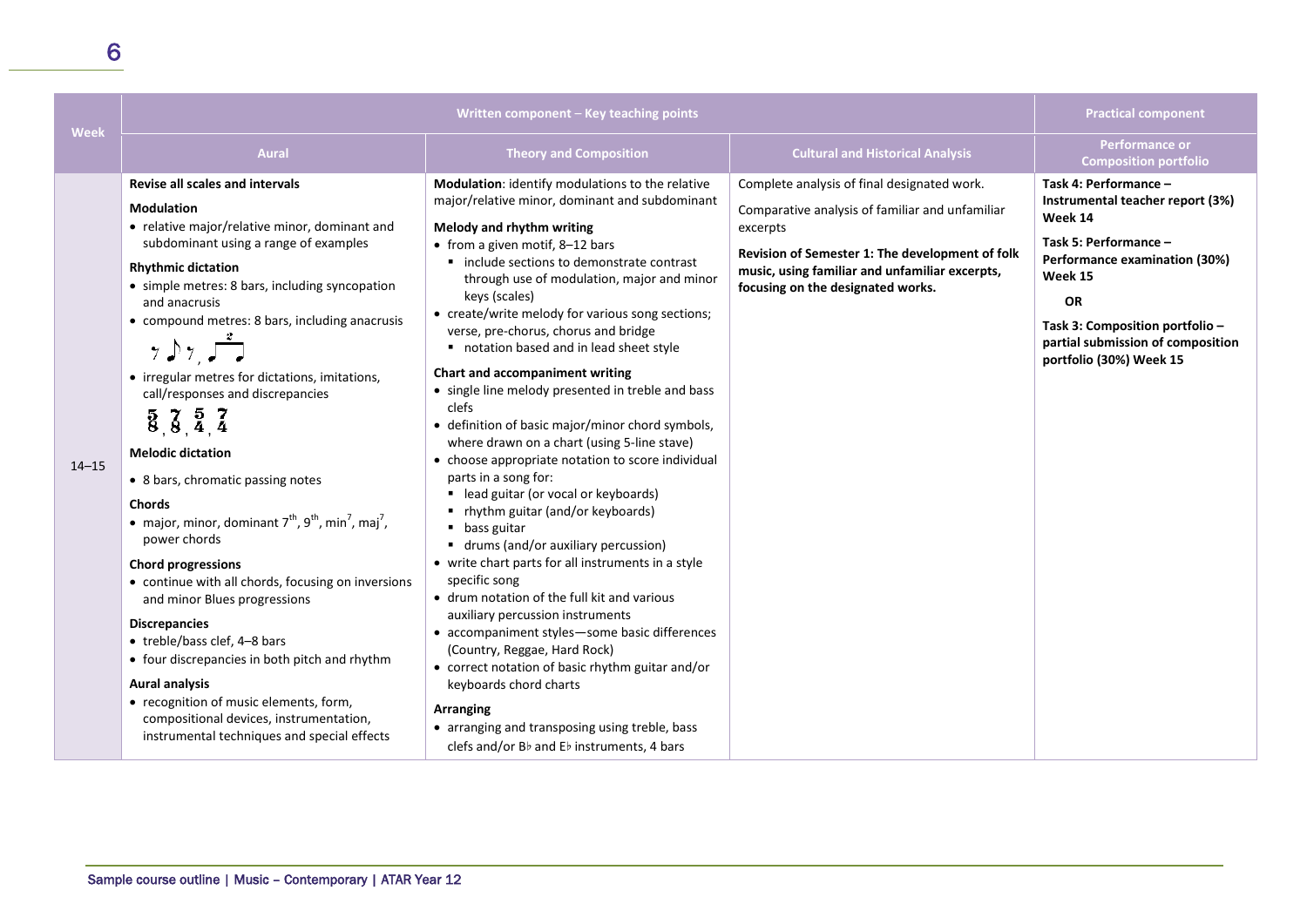| <b>Week</b>  | Written component - Key teaching points      |                                                                                                                                                                   | <b>Practical component</b>              |                                                |
|--------------|----------------------------------------------|-------------------------------------------------------------------------------------------------------------------------------------------------------------------|-----------------------------------------|------------------------------------------------|
|              | <b>Aural</b>                                 | <b>Theory and Composition</b>                                                                                                                                     | <b>Cultural and Historical Analysis</b> | <b>Performance or</b><br>Composition portfolio |
|              |                                              | <b>Composing a lead sheet</b><br>· lead sheet writing using contemporary<br>conventions and compositional devices<br><b>Revision of Semester 1 work for exams</b> |                                         |                                                |
| Exam<br>week | Task 7: Semester 1 written examination (20%) |                                                                                                                                                                   |                                         |                                                |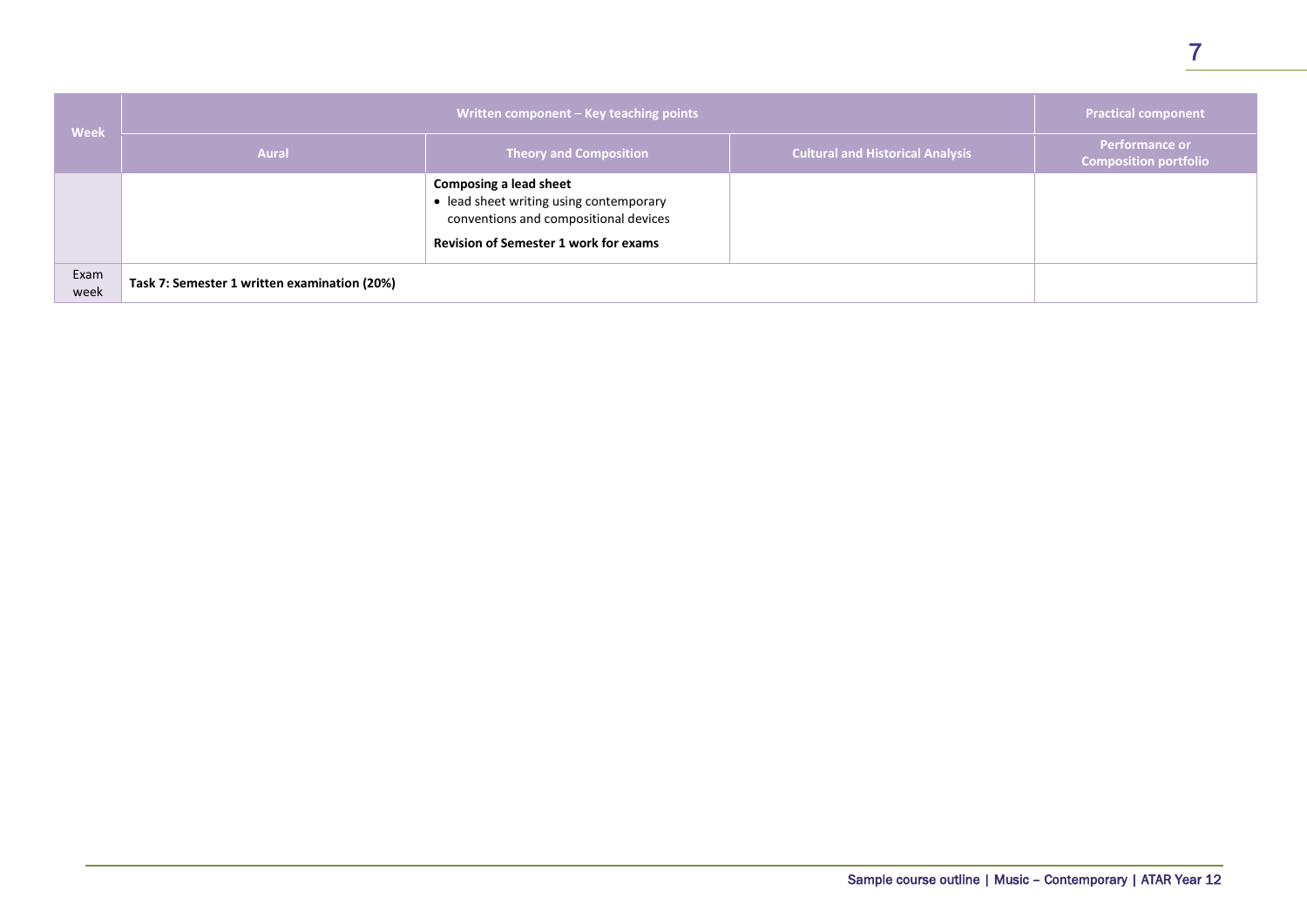### Unit 4 – Contemporary – Pop Music

|         | Written component - Key teaching points                                                                                                                                                                                                                                                                                                                                                                                                                                                                                                                                                                                                                                                                                                                                                                                                                                                                                                                                                                                                                                                                |                                                                                                                                                                                                                                                                                                                                                                                                                                                                                                                                                                                                                                                                                                                      | <b>Practical component</b>                                                                                                                                                                                                                                                                                                                                                                                                                                                                                                                                                                                                                                                                                                                                                                                                                                                                                                                                                                                                                                                                                                                                                                                                                                                                                                                                                                                                                                                                                                                                                                       |                                                                                                                                                |
|---------|--------------------------------------------------------------------------------------------------------------------------------------------------------------------------------------------------------------------------------------------------------------------------------------------------------------------------------------------------------------------------------------------------------------------------------------------------------------------------------------------------------------------------------------------------------------------------------------------------------------------------------------------------------------------------------------------------------------------------------------------------------------------------------------------------------------------------------------------------------------------------------------------------------------------------------------------------------------------------------------------------------------------------------------------------------------------------------------------------------|----------------------------------------------------------------------------------------------------------------------------------------------------------------------------------------------------------------------------------------------------------------------------------------------------------------------------------------------------------------------------------------------------------------------------------------------------------------------------------------------------------------------------------------------------------------------------------------------------------------------------------------------------------------------------------------------------------------------|--------------------------------------------------------------------------------------------------------------------------------------------------------------------------------------------------------------------------------------------------------------------------------------------------------------------------------------------------------------------------------------------------------------------------------------------------------------------------------------------------------------------------------------------------------------------------------------------------------------------------------------------------------------------------------------------------------------------------------------------------------------------------------------------------------------------------------------------------------------------------------------------------------------------------------------------------------------------------------------------------------------------------------------------------------------------------------------------------------------------------------------------------------------------------------------------------------------------------------------------------------------------------------------------------------------------------------------------------------------------------------------------------------------------------------------------------------------------------------------------------------------------------------------------------------------------------------------------------|------------------------------------------------------------------------------------------------------------------------------------------------|
| Week    | <b>Aural</b>                                                                                                                                                                                                                                                                                                                                                                                                                                                                                                                                                                                                                                                                                                                                                                                                                                                                                                                                                                                                                                                                                           | <b>Theory and Composition</b>                                                                                                                                                                                                                                                                                                                                                                                                                                                                                                                                                                                                                                                                                        | <b>Cultural and Historical Analysis</b>                                                                                                                                                                                                                                                                                                                                                                                                                                                                                                                                                                                                                                                                                                                                                                                                                                                                                                                                                                                                                                                                                                                                                                                                                                                                                                                                                                                                                                                                                                                                                          | <b>Performance or</b><br><b>Composition portfolio</b>                                                                                          |
| $1 - 3$ | Use suggested works and supportive material for<br>integrated aural/composition tasks based on the<br>genres studied.<br><b>Sight singing</b><br>• to be continued consistently throughout the<br>semester. Examples to be based on scales,<br>modes and intervals stipulated<br><b>Intervals</b><br>• sing and aurally identify all melodic intervals<br>ascending and descending, including A4/D5<br>within the range of an octave, in isolation or as<br>part of a melodic excerpt<br><b>Scales</b><br>· major pentatonic, minor pentatonic, major,<br>natural minor, harmonic minor, melodic minor<br><b>Melodic dictation</b><br>• 4-8 bars, treble and bass clef, starting note and<br>some rhythm provided<br>• key signatures up to three sharps and flats,<br>based on scales stipulated<br><b>Pitch discrepancies</b><br>• pitch (including key signature and tonality)<br>• at least four pitch discrepancies in a short<br>musical example<br><b>Rhythmic discrepancies</b><br>• rhythm (including time signature)<br>• at least four rhythmic discrepancies in a<br>short musical example | <b>Theory</b><br>• identify and write all intervals and scales<br>covered in isolation or as part of an excerpt<br>• key signatures up to and including<br>six sharps and six flats<br>• rhythmic exercises: irregular time signatures,<br>groupings and subdivisions, rhythmic<br>regrouping, word setting<br>Harmony<br>• identify and write all chord types: major,<br>minor, diminished and augmented<br>• visual analysis, chord writing and<br>harmonisation using primary and secondary<br>triads in root position and first and second<br>inversion in major keys<br>Transposition<br>• transposition and arrangement tasks<br>• clef to clef (treble and bass)<br>$\blacksquare$ Bb and Eb flat instruments | Include visual and aural analysis tasks and<br>comparative analysis with unfamiliar works to<br>reinforce teaching of music styles and associated<br>characteristics<br>• Pop versus Rock. Play clips of Kylie Minogue<br>and Queens of the Stone Age to identify<br>similarities and differences.<br>• Revision of music elements for analysis:<br>instrumentation, timbre, texture, metre,<br>genre, style, tempo, dynamics, tonality, form,<br>rhythmic, melodic and harmonic elements,<br>articulations, compositional devices.<br>• Analysis explosion on board - apply to Rock<br>and Pop and discuss definitions of each, using<br>examples such as the following to assist:<br>(Whip It, Roundabout, One Way or Another,<br>Superstition, Bohemian Rhapsody).<br>• Late 1950s and early 1960s background to pop<br>music - the backlash to early Rock & Roll and<br>the evolution and marketing of the teen idol.<br>Brill Building Pop - listen to examples like<br>Frankie Avalon, Pat Boone etc. Discuss the<br>'good boy' image of Boone as opposed to the<br>early Elvis persona. Use these songs for aural<br>recognition of chord progressions. Note the<br>prevalent use of the I, vi, IV and V chord<br>progression.<br>• The Rise of the Producer - Leiber and Stoller<br>and Phil Spector. Discuss the relationship<br>between the musician and the producer.<br>Increased focus on the recording studio and<br>the sounds it could produce. Look at Phil<br>Spector's 'Wall of Sound' approach. (Listen to<br>the Crystals and the Ronettes for Spector<br>girl-group sound) | Outline assessment requirements for<br>the semester in consultation with<br>instrumental teachers and/or<br>composition portfolio supervisors. |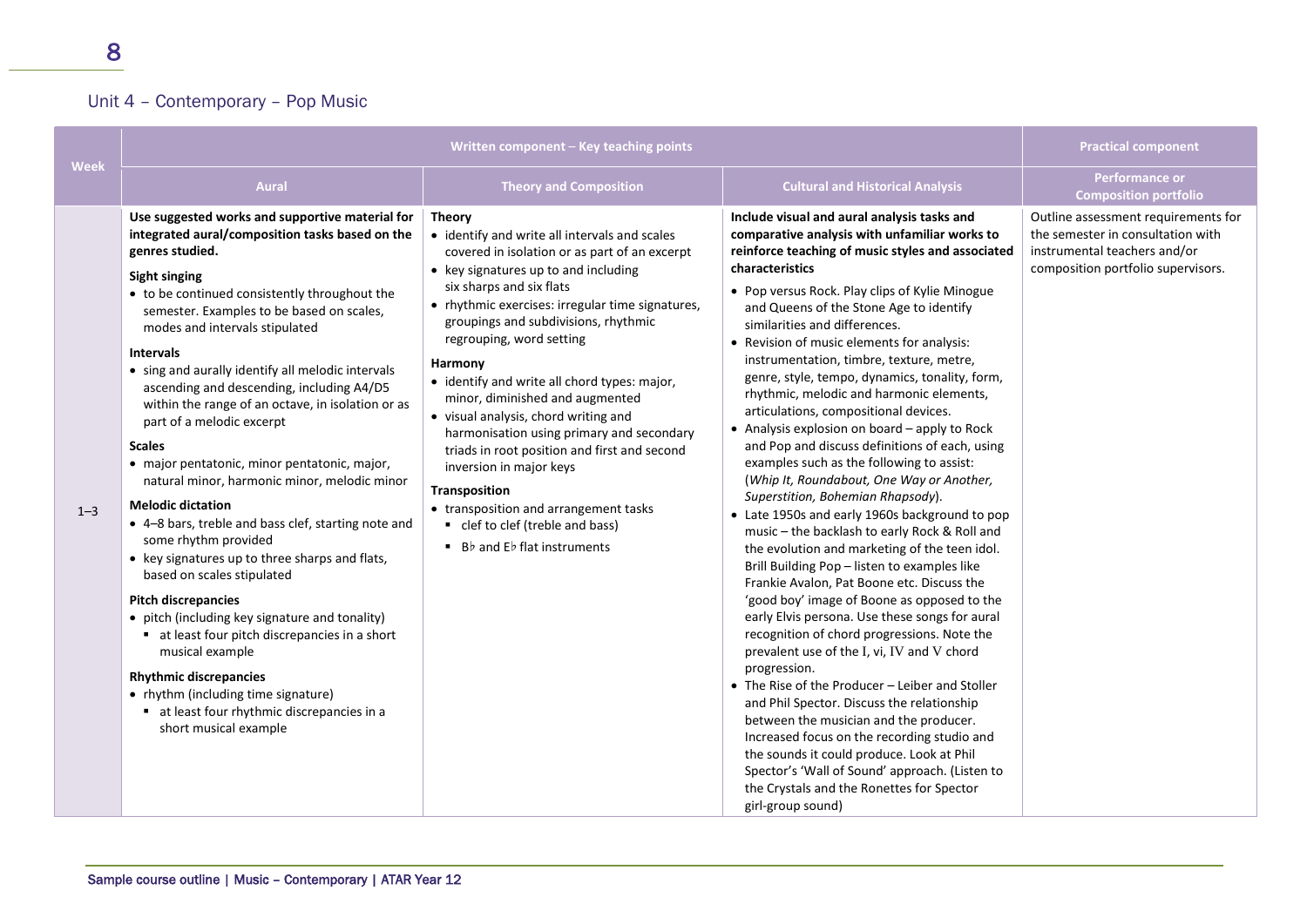| <b>Week</b> | Written component – Key teaching points                                                                                                                                                                                                                                                                                                                                                                                                                                                                                                                                                                                                                                                                                       |                                                                                                                                                                                                                                                                                                                                                                                                                                                                                                        |                                                                                                                                                                                                                                                                                                                                                                                                                                                                                                                                  | <b>Practical component</b>                          |
|-------------|-------------------------------------------------------------------------------------------------------------------------------------------------------------------------------------------------------------------------------------------------------------------------------------------------------------------------------------------------------------------------------------------------------------------------------------------------------------------------------------------------------------------------------------------------------------------------------------------------------------------------------------------------------------------------------------------------------------------------------|--------------------------------------------------------------------------------------------------------------------------------------------------------------------------------------------------------------------------------------------------------------------------------------------------------------------------------------------------------------------------------------------------------------------------------------------------------------------------------------------------------|----------------------------------------------------------------------------------------------------------------------------------------------------------------------------------------------------------------------------------------------------------------------------------------------------------------------------------------------------------------------------------------------------------------------------------------------------------------------------------------------------------------------------------|-----------------------------------------------------|
|             | <b>Aural</b>                                                                                                                                                                                                                                                                                                                                                                                                                                                                                                                                                                                                                                                                                                                  | <b>Theory and Composition</b>                                                                                                                                                                                                                                                                                                                                                                                                                                                                          | <b>Cultural and Historical Analysis</b>                                                                                                                                                                                                                                                                                                                                                                                                                                                                                          | Performance or<br><b>Composition portfolio</b>      |
|             | <b>Rhythmic dictation</b><br>• simple metre time signatures and rhythms for<br>dictations: $\frac{2}{4}$ , $\frac{3}{4}$ , $\frac{4}{4}$ or C<br>• compound time: $\frac{6}{8}$ , $\frac{9}{8}$ , basic rhythms and<br>rests and $\overrightarrow{a}$ $\overrightarrow{a}$ $\overrightarrow{a}$ $\overrightarrow{a}$ $\overrightarrow{a}$<br>لى لى 1 كىل<br>Chords and chord progressions<br>• power chords<br>• 4-8 bars, key signatures up to three sharps and<br>three flats<br>• Roman numerals<br>• major: I, Ib/I <sup>6</sup> , Ic/I <sup>6/4</sup> , ii, IV, V, V <sup>7</sup><br>and vi<br>• chord names (as indicated in C tonalities)<br>major: C, C/E, C/G, Dm, F, G, G <sup>7</sup> and Am<br><b>Modulations</b> |                                                                                                                                                                                                                                                                                                                                                                                                                                                                                                        | <b>British invasion</b><br>• early Beatles and the British Invasion<br>• early influences on the development of Pop<br>music - include Elvis, Little Richard and Chuck<br>Berry, in addition to Leiber and Stoller and Phil<br>Spector. Other influences included<br>Beatlemania (1963-1966), British invasion<br>bands and groups that followed, such as Gerry<br>and the Pacemakers, Herman's Hermits and<br>The Hollies                                                                                                       |                                                     |
|             | • to the relative major/minor dominant and<br>subdominant                                                                                                                                                                                                                                                                                                                                                                                                                                                                                                                                                                                                                                                                     |                                                                                                                                                                                                                                                                                                                                                                                                                                                                                                        |                                                                                                                                                                                                                                                                                                                                                                                                                                                                                                                                  |                                                     |
| $4 - 6$     | <b>Intervals</b><br>• all melodic and harmonic intervals including<br>A4/D5<br><b>Scales</b><br>• add jazz minor and blues<br>• revise ionian, aeolian and mixolydian modes<br><b>Chord progressions</b><br>• 4-8 bars, key signatures up to three sharps and<br>three flats<br>add iii in major progressions<br>• standard Blues progression<br>$\blacksquare$ I, I <sup>7</sup> , IV, IV <sup>7</sup> , V and V <sup>7</sup>                                                                                                                                                                                                                                                                                                | <b>Scales</b><br>• identify and write jazz minor scale, blues scale,<br>ionian, aeolian and mixolydian modes<br>Chords and chord progressions<br>• identify and write root position and inversions<br>of dom $7^{th}$ , min <sup>7</sup> , maj <sup>7</sup> , b9, #9 and add 9 chords<br>• provide a harmonic analysis for given Pop<br>scores, identifying root position, first and<br>second inversion chords<br>• harmonise a given bass or melody line using<br>root position and inversion chords | <b>Motown</b><br>• the impact of the British invasion and the<br>demise of some African-American pop music<br>• Berry Gordy, Motown and commercial success<br>- producing crossover music aimed at the<br>white teen market, modelled on the Brill<br>Building approach. Gordy's control over the<br>Motown artists, both musically and in their<br>public persona<br>• The Funk Brothers – studio band for most of<br>the Motown hits in the '60s<br>• listen to: The Temptations, The Supremes and<br>Martha and the Vandellas | Task 6: Performance - Technical<br>work (5%) Week 5 |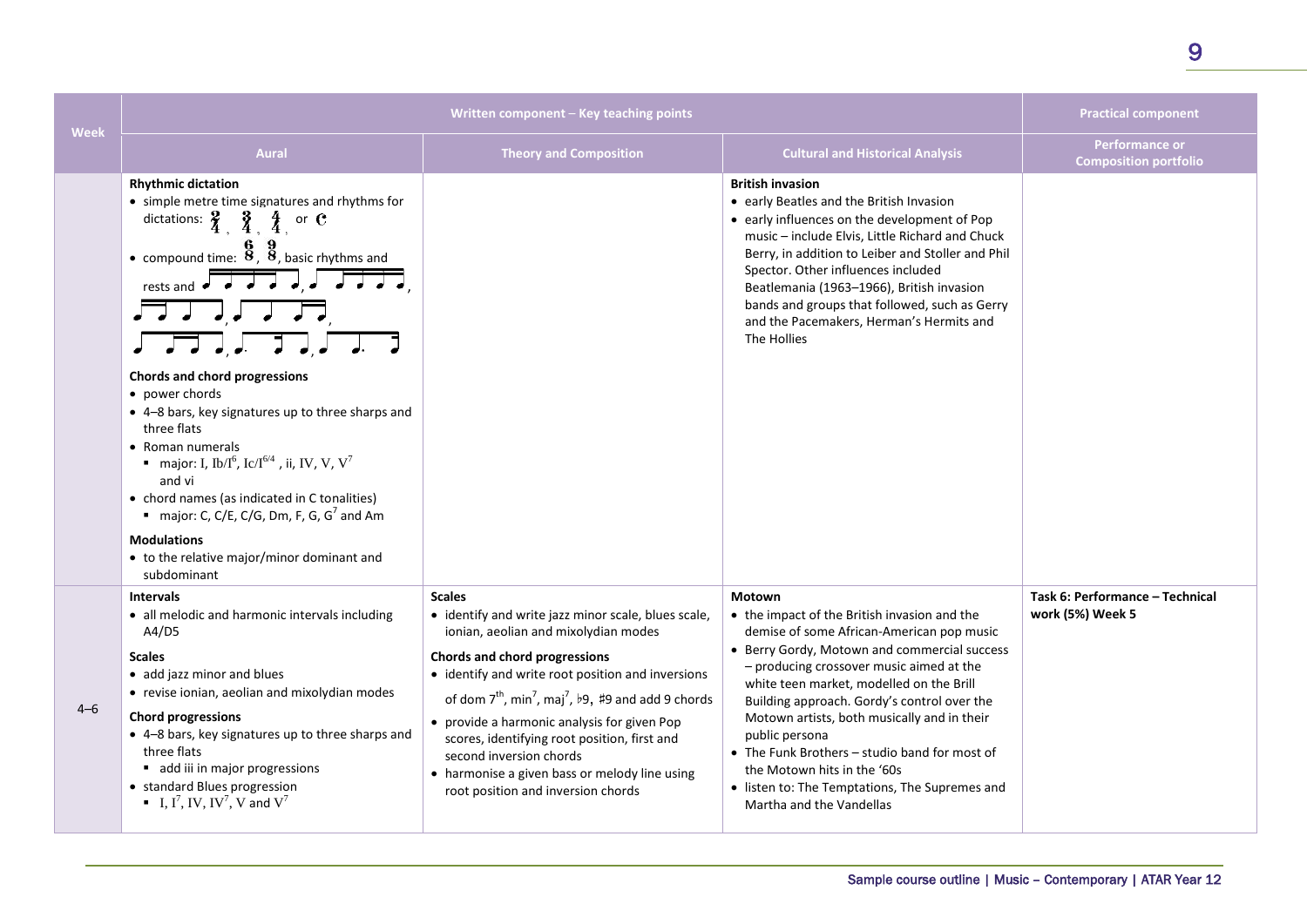| Week           | Written component - Key teaching points                                                                                                                                                                                                                                                                                                                                                                                                                                                                                                                                                                                                                                                                                                                                                                |                                                                                                                                                                                                                                                                                                                                                                                                                                                                                                                                            | <b>Practical component</b>                                                                                                                                                                                                                                                                                                                |                                                       |
|----------------|--------------------------------------------------------------------------------------------------------------------------------------------------------------------------------------------------------------------------------------------------------------------------------------------------------------------------------------------------------------------------------------------------------------------------------------------------------------------------------------------------------------------------------------------------------------------------------------------------------------------------------------------------------------------------------------------------------------------------------------------------------------------------------------------------------|--------------------------------------------------------------------------------------------------------------------------------------------------------------------------------------------------------------------------------------------------------------------------------------------------------------------------------------------------------------------------------------------------------------------------------------------------------------------------------------------------------------------------------------------|-------------------------------------------------------------------------------------------------------------------------------------------------------------------------------------------------------------------------------------------------------------------------------------------------------------------------------------------|-------------------------------------------------------|
|                | <b>Aural</b>                                                                                                                                                                                                                                                                                                                                                                                                                                                                                                                                                                                                                                                                                                                                                                                           | <b>Theory and Composition</b>                                                                                                                                                                                                                                                                                                                                                                                                                                                                                                              | <b>Cultural and Historical Analysis</b>                                                                                                                                                                                                                                                                                                   | <b>Performance or</b><br><b>Composition portfolio</b> |
|                | <b>Melodic dictation</b><br>• 8 bars, treble or bass clef<br>• key signatures up to three sharps and flats,<br>based on scales covered<br>• starting note given, no rhythm provided<br><b>Rhythmic dictation</b><br>• simple time - include the following rhythms:<br>$\Gamma$ , $\Gamma$ , $\Gamma$ , $\Gamma$ , $\Gamma$ , $\Gamma$ , $\Gamma$ , $\Gamma$ , $\Gamma$ , $\Gamma$ , $\Gamma$ , $\Gamma$ , $\Gamma$ , $\Gamma$ , $\Gamma$ , $\Gamma$ , $\Gamma$ , $\Gamma$ , $\Gamma$ , $\Gamma$ , $\Gamma$ , $\Gamma$ , $\Gamma$ , $\Gamma$ , $\Gamma$ , $\Gamma$ , $\Gamma$ , $\Gamma$ , $\Gamma$ , $\Gamma$ , $\Gamma$ , $\Gamma$ , $\Gamma$ , $\Gamma$ , $\Gamma$ , $\Gamma$ , $\Gamma$ ,<br>$JJJ$ , $JJ$<br>• compound time – include $\frac{9}{8}$ , $\frac{12}{8}$ and the<br>following rhythms: | • identify and analyse passing notes (diatonic<br>and chromatic) and suspensions in short<br>musical extracts (extracts from the designated<br>works or related works may be used)<br><b>Rhythm writing</b><br>• word setting and rhythmic scansion<br>incorporating syncopation, using Pop<br>examples, including;<br>$\frac{3}{2}$ $\frac{2}{5}$ $\frac{6}{7}$ and $\frac{7}{7}$<br><b>Melody writing</b><br>• examine and analyse given Pop melodies,<br>discussing structure, balance and suitability for<br>selected instrument/voice | • discuss common perception of Motown as<br>having 'sold out' to White America<br>• listen to Stevie Wonder and discuss how he<br>and Marvin Gaye gained significant artistic<br>control over their music – acting as producers<br>• Duran Duran - second British Invasion, new<br>Romantic scene<br>Designated work - Hungry Like a Wolf |                                                       |
|                | $\frac{1}{2}$<br>$\gamma$ , $\sqrt{2}$ , $\gamma$ , $\sqrt{2}$ , $\sqrt{2}$ , $\sqrt{2}$ , $\gamma$<br>75.5                                                                                                                                                                                                                                                                                                                                                                                                                                                                                                                                                                                                                                                                                            | • discuss melody writing techniques examining<br>selected samples, noting use of motivic<br>development, melodic line, climax,<br>form/structure, phrasing, chords, dynamics<br>and expressive devices<br>• compose an 8-12 bar melody from a given<br>motif or a given chord progression                                                                                                                                                                                                                                                  |                                                                                                                                                                                                                                                                                                                                           |                                                       |
|                | <b>Discrepancies</b><br>• combination of rhythm and pitch<br>• at least four discrepancies in a short musical<br>example<br><b>Aural analysis</b><br>• recognition of music elements in short extracts<br>(form, metre, dynamics/expressive devices,<br>texture, tempo, instrumentation)                                                                                                                                                                                                                                                                                                                                                                                                                                                                                                               | Analysis and arranging<br>• recognise compositional devices,<br>instrumentation and instrumental techniques<br>in score analysis tasks, using familiar and<br>unseen extracts<br>• recognise and realise tab and percussion<br>notation<br>• analyse accompaniment styles                                                                                                                                                                                                                                                                  |                                                                                                                                                                                                                                                                                                                                           |                                                       |
| $\overline{7}$ | Task 8: Aural analysis test (5%)                                                                                                                                                                                                                                                                                                                                                                                                                                                                                                                                                                                                                                                                                                                                                                       | Continue melody writing and analysis and<br>arranging tasks                                                                                                                                                                                                                                                                                                                                                                                                                                                                                | Complete analysis of Hungry Like a Wolf                                                                                                                                                                                                                                                                                                   |                                                       |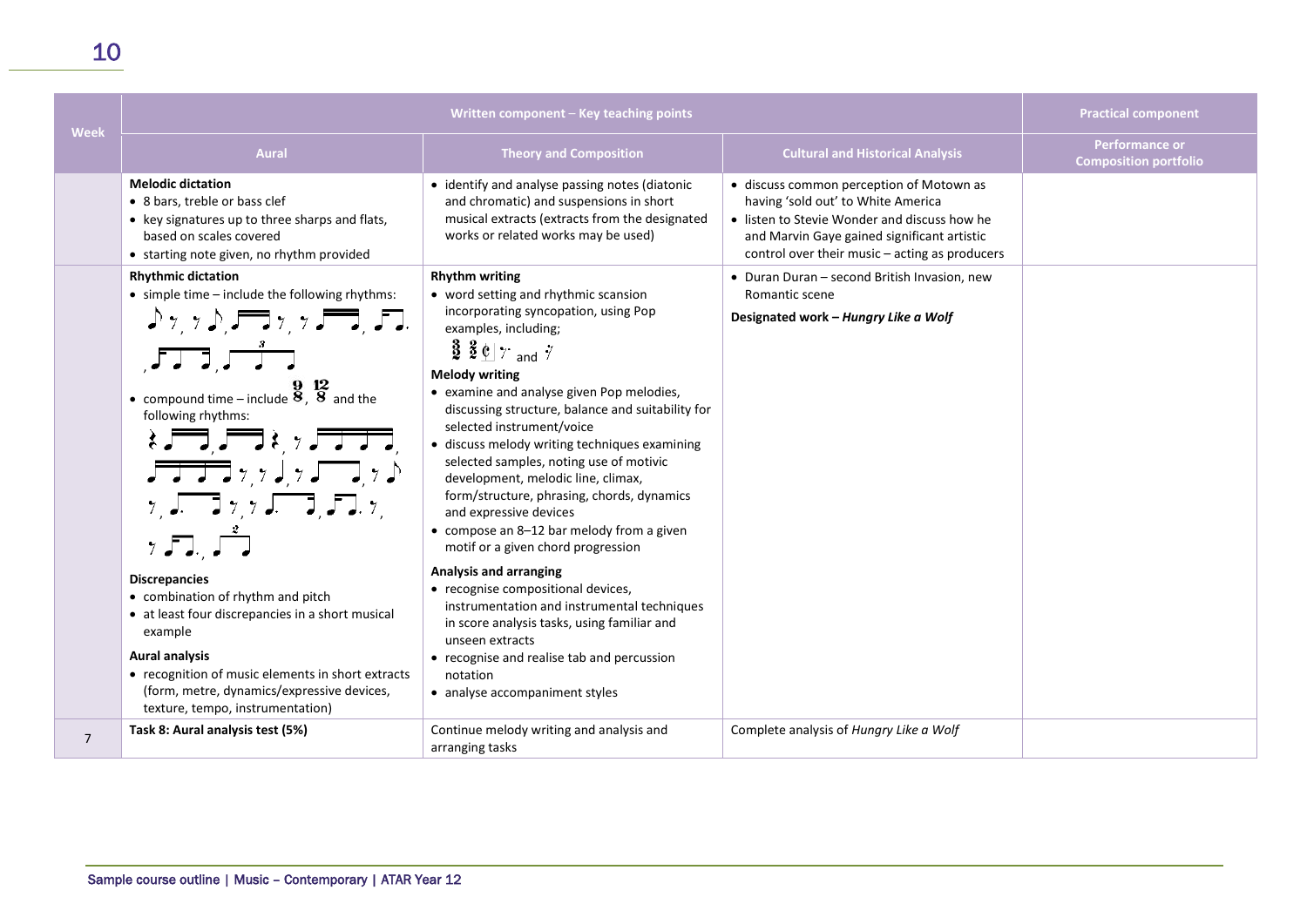| Week     |                                                                                                                                                                                                                                                                                                                                                                                                                                                                                                                                                                                                                                                                                                                                                                                                                                                                                                                                                                                                                                                                                                                                                                                                                                                     | Written component - Key teaching points                                                                                                                                                                                                                                                                                                                                                                                                                                                                                                                                                                                                                                                                                                                                                                                                                                                                                                                                                                                                                                                                                                                                                                                                                                                                                                                                                 |                                                                                                                                                                                                                                                                                                                                                                                                                                                                                                                                                                                                                                                                                                                                                                                                                                                                                                                                                                                                                                                                                                                                                                                                                                                                                                                                                                                                                                         | <b>Practical component</b>                                                                                                                                 |
|----------|-----------------------------------------------------------------------------------------------------------------------------------------------------------------------------------------------------------------------------------------------------------------------------------------------------------------------------------------------------------------------------------------------------------------------------------------------------------------------------------------------------------------------------------------------------------------------------------------------------------------------------------------------------------------------------------------------------------------------------------------------------------------------------------------------------------------------------------------------------------------------------------------------------------------------------------------------------------------------------------------------------------------------------------------------------------------------------------------------------------------------------------------------------------------------------------------------------------------------------------------------------|-----------------------------------------------------------------------------------------------------------------------------------------------------------------------------------------------------------------------------------------------------------------------------------------------------------------------------------------------------------------------------------------------------------------------------------------------------------------------------------------------------------------------------------------------------------------------------------------------------------------------------------------------------------------------------------------------------------------------------------------------------------------------------------------------------------------------------------------------------------------------------------------------------------------------------------------------------------------------------------------------------------------------------------------------------------------------------------------------------------------------------------------------------------------------------------------------------------------------------------------------------------------------------------------------------------------------------------------------------------------------------------------|-----------------------------------------------------------------------------------------------------------------------------------------------------------------------------------------------------------------------------------------------------------------------------------------------------------------------------------------------------------------------------------------------------------------------------------------------------------------------------------------------------------------------------------------------------------------------------------------------------------------------------------------------------------------------------------------------------------------------------------------------------------------------------------------------------------------------------------------------------------------------------------------------------------------------------------------------------------------------------------------------------------------------------------------------------------------------------------------------------------------------------------------------------------------------------------------------------------------------------------------------------------------------------------------------------------------------------------------------------------------------------------------------------------------------------------------|------------------------------------------------------------------------------------------------------------------------------------------------------------|
|          | <b>Aural</b>                                                                                                                                                                                                                                                                                                                                                                                                                                                                                                                                                                                                                                                                                                                                                                                                                                                                                                                                                                                                                                                                                                                                                                                                                                        | <b>Theory and Composition</b>                                                                                                                                                                                                                                                                                                                                                                                                                                                                                                                                                                                                                                                                                                                                                                                                                                                                                                                                                                                                                                                                                                                                                                                                                                                                                                                                                           | <b>Cultural and Historical Analysis</b>                                                                                                                                                                                                                                                                                                                                                                                                                                                                                                                                                                                                                                                                                                                                                                                                                                                                                                                                                                                                                                                                                                                                                                                                                                                                                                                                                                                                 | <b>Performance or</b><br><b>Composition portfolio</b>                                                                                                      |
| $8 - 10$ | <b>Intervals</b><br>• add compound intervals: $9^{th}$ and $11^{th}$<br><b>Scales</b><br>• add chromatic scale<br>• add dorian mode<br><b>Melodic dictation</b><br>• 8 bars, treble or bass clef, starting note given<br>• key signatures up to three sharps and three<br>flats, based on scales and modes covered<br>• incorporate at least two challenging sections<br>rhythms/ties/larger intervallic leaps/chromatic<br>passing notes<br><b>Discrepancies</b><br>• combination of rhythm and pitch<br>• at least four discrepancies in a short musical<br>example<br>• include metre changes and mixed metre<br>examples<br><b>Rhythmic dictation</b><br>• 8 bars, all time signatures and rhythms,<br>including $\frac{3}{2}$<br>• include rests and some syncopation<br>• include examples using irregular time<br>signatures and rhythmic groupings, rests and<br>syncopation<br>$\overline{8}$ , $\overline{8}$ , $\overline{4}$ , $\overline{4}$<br><b>Chord progressions</b><br>• 4-8 bars, key signatures up to three sharps and<br>three flats<br>• Roman numerals<br>minor: i, ib/i <sup>6</sup> , ic/i <sup>6</sup> <sub>4</sub> , iv, V, V <sup>7</sup> and VI<br>$\bullet$ chord names<br>minor: Am, Am/C, Am/E, Dm, E, $E^7$ and F | Task 10: Theory and composition (4%) Week 8<br><b>Scales</b><br>· identify and write ionian, aeolian, mixolydian<br>and dorian modes in isolation and as part of an<br>excerpt<br>• identify and write chromatic scales discussing<br>double flats, double sharps and enharmonic<br>equivalents<br><b>Intervals</b><br>• identify and write all intervals in isolation and<br>as part of an excerpt, including compound<br>intervals: 9 <sup>ths</sup> , 11 <sup>ths</sup> and 13 <sup>ths</sup><br>Chords and chord progressions<br>• continue analysis and harmonisation tasks,<br>revising all chord types as outlined in the<br>course content including first and second<br>inversion chords<br>• include examples using circle of fourths/fifths<br><b>Modulation</b><br>• identify modulations to the relative major,<br>relative minor, dominant and subdominant in a<br>range of examples<br>Chart and accompaniment writing<br>• revise scoring for the drum-kit, percussion clef,<br>different parts, drum fills. Examine and analyse<br>a range of examples from different Pop and<br>Rock styles<br>• write drum parts and fills for given melodies<br>• analyse bass guitar lines and techniques from a<br>range of examples<br>• write bass lines for given chord progressions<br>and/or melodies in different styles<br>• rhythm guitar parts and use of slash notation | Task 9: Aural and visual analysis (4%) Week 8<br>Rock and Pop Interface - '70s<br>• round-up of Contemporary rock music in the<br>early '70s - progressive rock, heavy rock, glam<br>rock, singer-songwriters<br>• discuss ABBA's influence as the most popular<br>pop music recording act of the '70s<br>• listen to examples and watch video clips<br>• discuss the 'Euro pop' style and the wall of<br>sound recording technique<br><b>Disco</b><br>• discuss the rise of disco as music to be danced<br>to as opposed to rock which was meant at the<br>time to be listened to. Origins in the New York<br>gay community<br>• listen to early examples of disco - George<br>McCrae's Rock Your Baby - as a blend between<br>a direct dance beat and a catchy pop hook.<br>Listen to KC and the Sunshine Band. Watch<br>some of Saturday Night Fever for the dance<br>style and dress associated with disco - also<br>watch a clip of the Bee Gees singing Stayin'<br>Alive<br>$\bullet$ discuss the role of the producer in disco - as<br>opposed to the hard-fought independence of<br>Brian Wilson and Stevie Wonder, Return of the<br>Brill Building or Motown model<br><b>Michael Jackson</b><br>· discuss background at Motown Records with<br>Jackson 5. Watch YouTube clip of ABC or<br>similar<br>• look at Jackson in the disco era with album Off<br>the Wall and the beginning of his collaboration<br>with Quincy Jones | Task 4: Composition portfolio -<br><b>Composition assessment (5%)</b><br>Week 8<br>Task 7: Performance - Performance<br>of prepared repertoire (3%) Week 9 |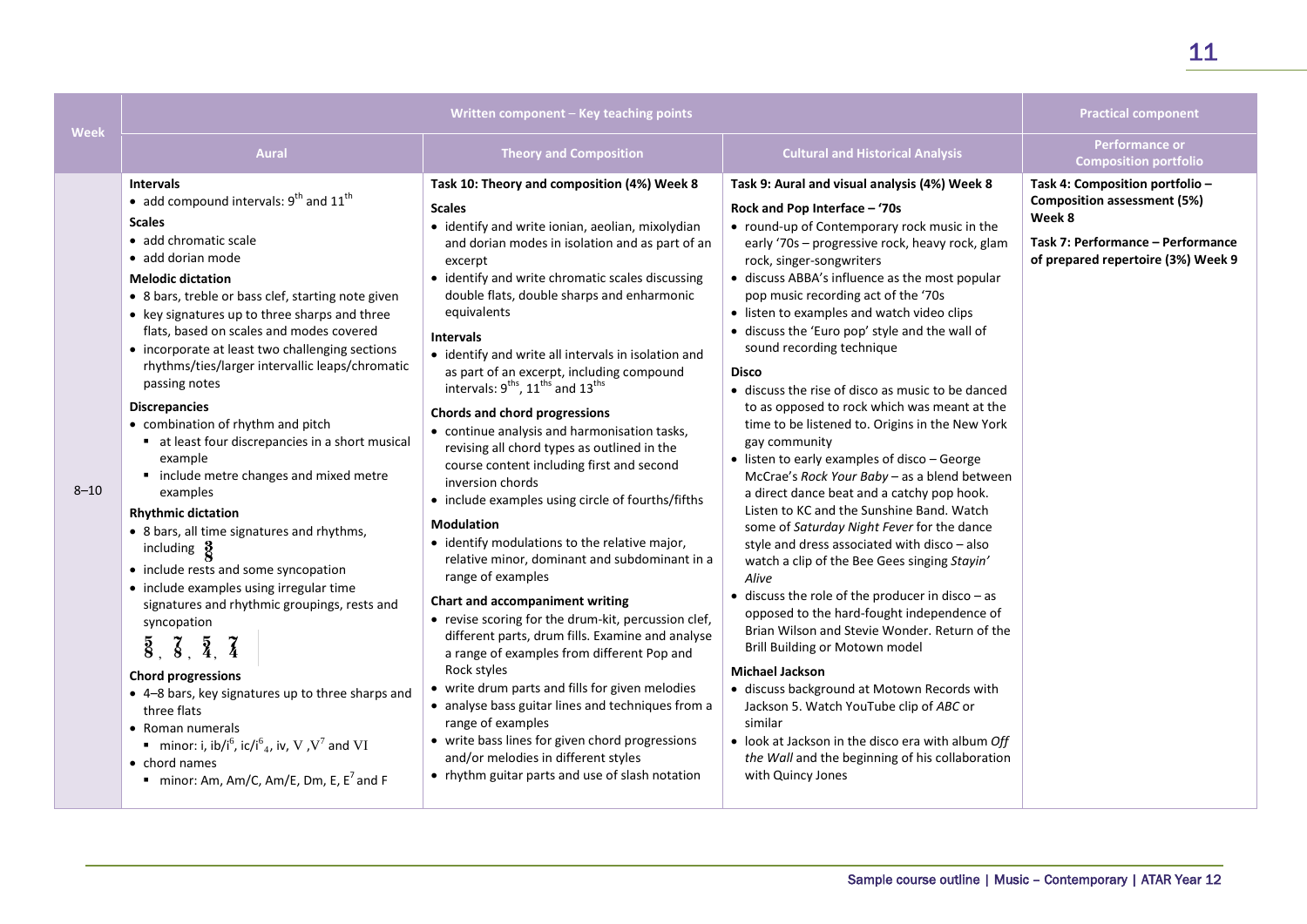| <b>Week</b> | Written component - Key teaching points                                                                                                                                                                                                                                                                                                                                                                                                                                                                                                                                                                                                                                                                                                                         |                                                                                                                                                                                                                                                                                                                                                                                                                                                                                                                                                                                                                                                                                                                                                                                                                                           | <b>Practical component</b>                                                                                                                                                                                                                                                                                                                                                                                                                                                                                                                                                                                                                                                                                                                                                                                                                                                                           |                                                |
|-------------|-----------------------------------------------------------------------------------------------------------------------------------------------------------------------------------------------------------------------------------------------------------------------------------------------------------------------------------------------------------------------------------------------------------------------------------------------------------------------------------------------------------------------------------------------------------------------------------------------------------------------------------------------------------------------------------------------------------------------------------------------------------------|-------------------------------------------------------------------------------------------------------------------------------------------------------------------------------------------------------------------------------------------------------------------------------------------------------------------------------------------------------------------------------------------------------------------------------------------------------------------------------------------------------------------------------------------------------------------------------------------------------------------------------------------------------------------------------------------------------------------------------------------------------------------------------------------------------------------------------------------|------------------------------------------------------------------------------------------------------------------------------------------------------------------------------------------------------------------------------------------------------------------------------------------------------------------------------------------------------------------------------------------------------------------------------------------------------------------------------------------------------------------------------------------------------------------------------------------------------------------------------------------------------------------------------------------------------------------------------------------------------------------------------------------------------------------------------------------------------------------------------------------------------|------------------------------------------------|
|             | <b>Aural</b>                                                                                                                                                                                                                                                                                                                                                                                                                                                                                                                                                                                                                                                                                                                                                    | <b>Theory and Composition</b>                                                                                                                                                                                                                                                                                                                                                                                                                                                                                                                                                                                                                                                                                                                                                                                                             | <b>Cultural and Historical Analysis</b>                                                                                                                                                                                                                                                                                                                                                                                                                                                                                                                                                                                                                                                                                                                                                                                                                                                              | Performance or<br><b>Composition portfolio</b> |
|             | • minor Blues progression<br>i, $i^7$ , iv, iv <sup>7</sup> , V and $V^7$<br>i, i <sup>7</sup> , IV, IV <sup>7</sup> , V and $V^7$<br>i, $i^7$ , iv, iv <sup>7</sup> , v and v <sup>7</sup><br><b>Modulations</b><br>• relative major/minor, dominant and<br>subdominant<br><b>Aural analysis</b><br>• recognition of music elements, compositional<br>devices - including retrograde, instrumentation<br>and instrumental techniques and effects in<br>short extracts                                                                                                                                                                                                                                                                                          |                                                                                                                                                                                                                                                                                                                                                                                                                                                                                                                                                                                                                                                                                                                                                                                                                                           | • listen to songs on the Thriller album and watch<br>some of his video clips, including his 'moon<br>dance' moves. Compare to other video clips at<br>the time. Watch the Thriller video for how<br>Jackson extended the medium<br>• discuss Jackson's musical influences – roots in<br>'70s African-American pop and disco<br>• look at his collaboration with other artists on<br>the Thriller album. Compare Jackson's musical<br>style and videos with Madonna in the '80s<br>Designated work - Billie Jean<br>· discuss the story behind the lyrics<br>• point out the repeating bass line and<br>4-chord progression that form the foundation<br>of the song                                                                                                                                                                                                                                   |                                                |
| $11 - 13$   | <b>Scales</b><br>• revise all scales and modes in isolation and as<br>part of melodic excerpts<br><b>Intervals</b><br>• revise all intervals in isolation and as part of<br>melodic excerpts focusing on harmonic<br>intervals<br><b>Melodic dictation</b><br>• 8 bars, treble or bass clef, based on scales and<br>modes covered<br>• incorporate syncopation, chromatic passing<br>notes and some wider intervallic leaps<br><b>Chords</b><br>• revise all chords in major and minor keys in<br>isolation and as part of a progression and<br>include:<br>$\blacksquare$ major: iib/ii <sup>6</sup> , Vb/V <sup>6</sup><br>• identification of passing notes and suspensions<br>• variation and expansion of the 12 bar blues and<br>minor blues progressions | Chords and chord progressions<br>• variation and expansion of the 12 bar blues<br>and minor blues progressions, rhythm changes<br>chord progressions<br>• passing notes (diatonic and chromatic) and<br>suspensions<br><b>Composition/Arranging</b><br>$\bullet$ the lead guitar - examine different<br>contemporary styles from a range of examples<br>• write a lead guitar solo for a given chord<br>progression<br>• discuss harmonising with backing vocals<br>analysing given examples, and write backing<br>vocals for given melodies in different styles<br>Melody and accompaniment writing<br>• write an 8-12 bar melody from a given motif,<br>incorporating a modulation<br>• write accompanying parts for bass guitar,<br>rhythm guitar, drum-kit and backing vocals<br>using appropriate notation and expressive<br>devices | Pop in the '90s and beyond<br>• discuss the impact of hip hop music and<br>culture on pop music in the '90s<br>• examine the rise of contemporary R&B with<br>artists like Mariah Carey and Janet Jackson,<br>and links to the gospel music tradition<br>• discuss the rise of the Spice Girls and boy<br>bands like Backstreet Boys - link back to<br>Motown and Brill Building groups<br>• Lady Gaga: discuss her influence, music and<br>listen to a range of songs<br>· discuss her flamboyant costumes,<br>performances and videos, and her tendency to<br>reinvent her sound and image in a similar style<br>to Madonna<br>· look at influences - David Bowie, Michael<br>Jackson, Madonna and Queen<br>• listen to songs from Born This Way album and<br>discuss the large range of musical styles<br>explored by Gaga - opera, metal, house and<br>rock & roll<br>Designated work - Applause |                                                |